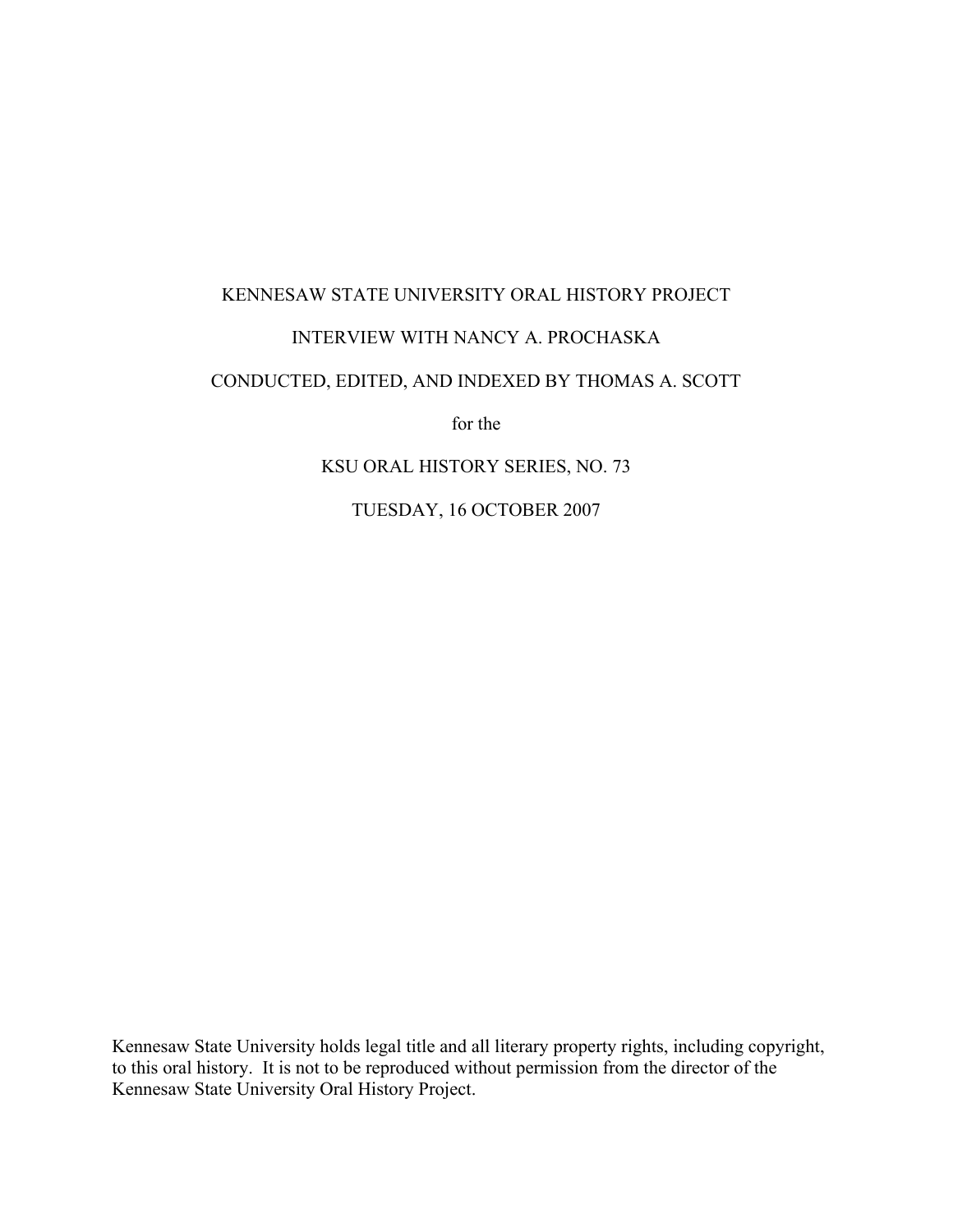Kennesaw State University Oral History Project KSU Oral History Series, No. 73 Interview with Nancy A. Prochaska Conducted, edited, and indexed by Thomas A. Scott Tuesday, 16 October 2007 Location: CIE/CETL House, Kennesaw State University

- TS: Nancy, why don't we begin by you talking about where you grew up and maybe where you went to school and things of that sort, if you would.
- NP: Okay. Sure. I grew up in north central Iowa on a farm. I went to elementary and high school in Clarion, Iowa, graduating from Clarion High School, which is the same school my father had graduated from. I grew up on a farm that still remains in the family. When I was a junior in high school, I was an exchange student with the Rotary Club and went to Denmark for a year. I came back and entered a community college that was nearby in what was called the Jet Program—the Joint Enrollment Program that we still have—so I went to high school classes in the morning and college classes in the afternoon and then worked in the evening. When I graduated from high school, I continued at that community college for another year and then went on to the University of Northern Iowa and got a degree in psychology and a degree in marketing. I got married. My husband went to graduate school for a couple of years, and then when he graduated, I went to graduate school. During my graduate years I was invited to become an instructor in an Intro to Business class and have been teaching college ever since.
- TS: Well, you covered a lot there in just a short synopsis of those early days. What all did you grow on your farm?
- NP: We grew corn and soy beans primarily, plus some hay and straw. Very early my dad had milk cows and pigs and chickens, but I was about five when my dad went to business school and he left farming. He had some health issues, some allergies that wouldn't allow him to farm any more. So my mom raised chickens. I had to gather eggs and feed them when I was a kid.
- TS: How big a farm was it?
- NP: 240 acres.
- TS: My goodness. Wow. What are your parents' names?
- NP: My mother and father are both deceased now; my father was Paul Thul and my mother was Marcella Vrba Thul.
- TS: Were they children of immigrants or how far back does the family go?
- NP: Well, my father was not a child of immigrants; however, my father's mother and father had seven children. My father was the oldest, and when my dad was thirteen years old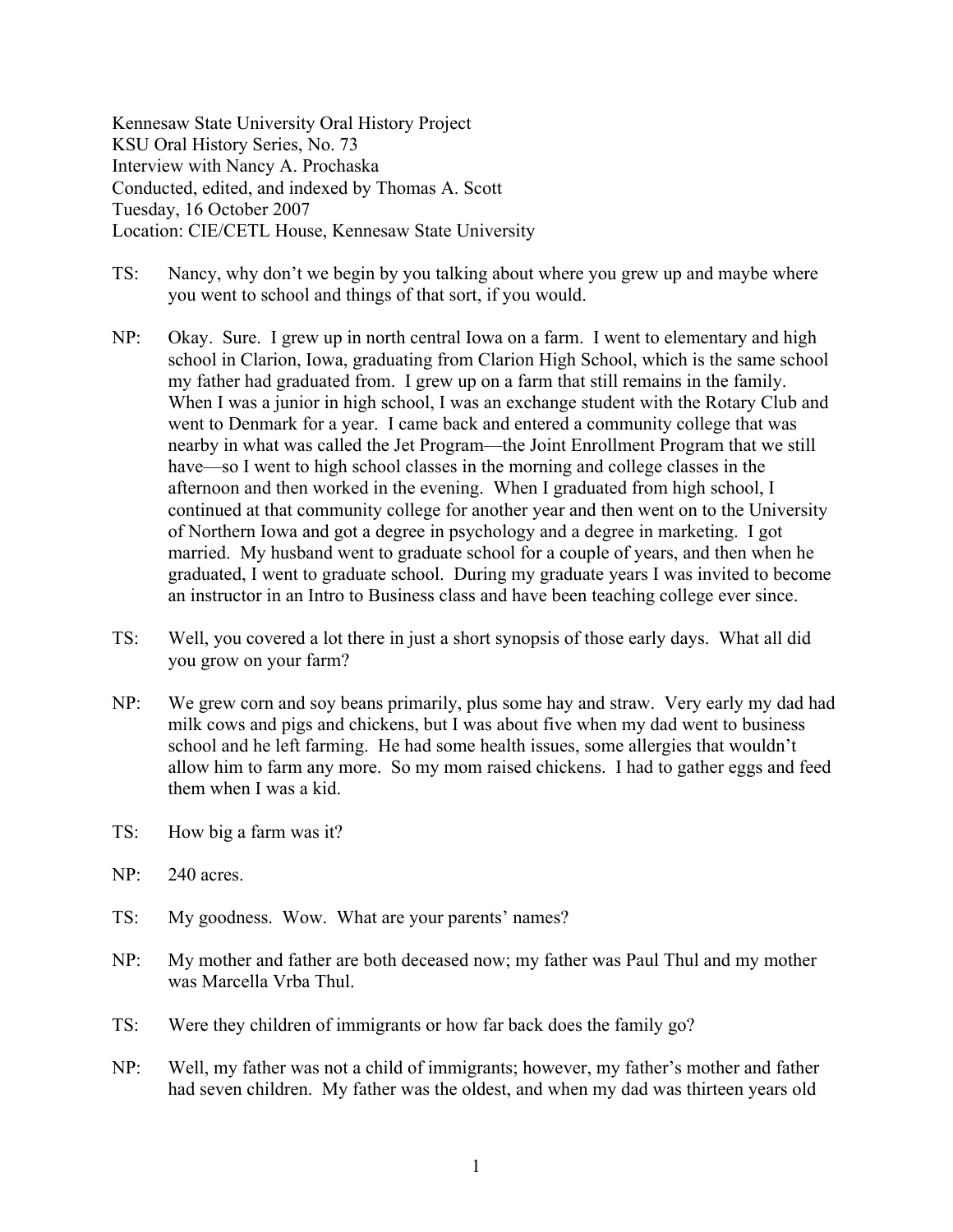his father passed away. He was the oldest son and the oldest of seven children, so he took over a lot of the responsibility of the farm that they had at the time and helped my grandmother manage hired help and raised the other children. My dad finished high school early so that he could help with the farm. My mother was a child of immigrants. In fact, I still have the little wicker basket that my grandfather brought through Ellis Island. He was sixteen at the time, and he brought a box that was about the size of a picnic basket.

- TS: With all his possessions?
- NP: With all his possessions. There were four boys and two girls in his family. He immigrated with a brother, and he managed to keep track of his other brothers and sisters that they left in the old country in Czechoslovakia. He came all the way to Iowa and found some farm land and learned to speak English, but taught my mother how to speak Czech. My mother didn't learn to speak English until she went to school at about seven.
- TS: Was he from the German part of Czechoslovakia?
- NP: Bohemia.
- TS: Right. What was his name?
- NP: James Vrba.
- TS: There are some great pictures of children going through Ellis Island with a little cap on and all their possessions just like your grandfather that you're describing. Did your mother have an accent all of her life or did she learn English early enough?
- NP: She learned English early enough that she did not have an accent. My grandfather was deceased before I was born, but my grandmother did have an accent. She was a very modest woman, but she worked very hard, and she learned to speak English, although not very well. She never learned to drive.
- TS: You're talking about your grandmother.
- NP: My grandmother. She was of a culture where women didn't need to take that kind of responsibility—they didn't need to drive. And my mother didn't learn to drive until she was engaged to my father, and my father taught my mother how to drive.
- TS: What was your grandmother's name?
- NP: Louisa Vrba.
- TS: Did your parents value education and push in that direction or value hard work and push you that way?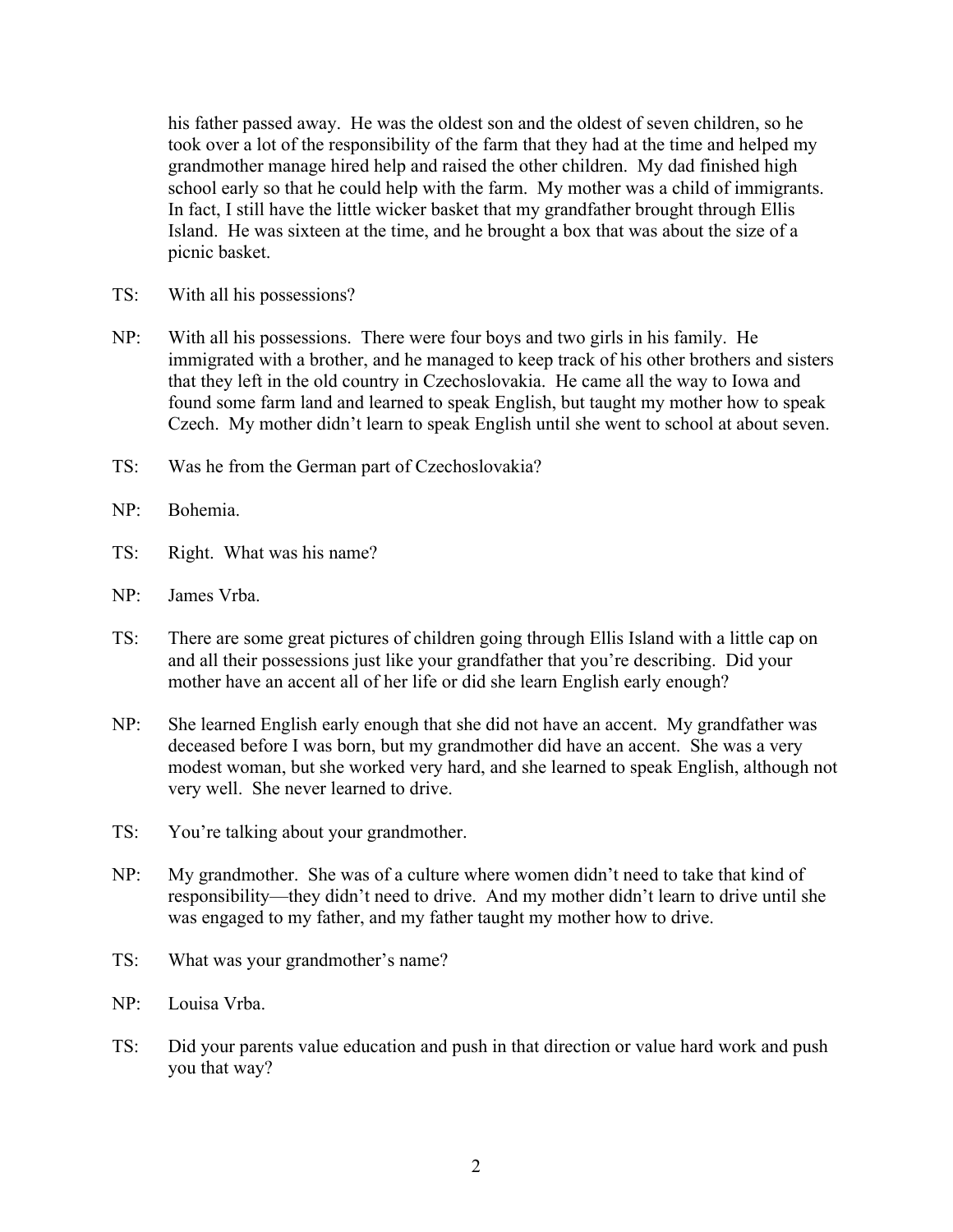- NP: Absolutely, both. My father was a high school graduate and was very proud of that. In fact, he always had a black and white photograph of his high school graduating class hanging in his office. At the time it was a single picture that was maybe only fifteen by eighteen inches or so but it had just a little face of each of the graduates. His class maybe had thirty-five or forty people in it, but he did encourage us very much to get an education, because he recognized that was the key to the future. My mother had only an eighth grade education. At that time, in that culture, girls just didn't go on to school. She grew up out in the country. She went through eighth grade in a little country school, a one-room school house out near the farm. [If she had gone to high school] she would have had to be transported into town. They just didn't value an education for girls at that time. It just wasn't worth the investment for them. Now when we came along, though, by that time my father, who again was the oldest of seven children, really recognized how important it was for his younger sisters to get an education. That gave them options, maybe beyond marriage or in addition to marriage and children. So he very much wanted us to go to college. Before we even went to school that was the mantra that we were going to go to college and get a degree. I don't think he necessarily ever imagined that I'd go on to graduate school, but he was very glad that I did, and he did attend my college graduation and was also present the day I got my MBA; he was very proud of that.
- TS: Great. Let's see, you went to your community college for awhile while you were still in high school and then you transferred from there to. . .
- NP: University of Northern Iowa.
- TS: University of Northern Iowa. So you got your bachelor's there. What steered you toward psychology on one hand and business on the other?
- NP: Well, I always had a real interest in sociology, psychology, and social work, and fiddled around with several majors early on trying to decide. Of course, the faulty members were great influencers. The faculty members who I liked and who I connected well with, made those classes the most appealing and I just liked them. My psychology professors would come to the psychology students' club and they had a kazoo band. They would entertain us at our parties. It was fun, so I liked it very much. But, literally, the semester before I was supposed to graduate—I tell my students this story all the time—I was a very good student and I liked school, I was getting a degree in psychology and a minor in general business. I was tutoring in statistics, working in the statistics lab at the business school, and I was about to get married. I had been dating the same man since I was in high school, and . . .
- TS: What's his name?
- NP: His name is Kevin.
- TS: Okay.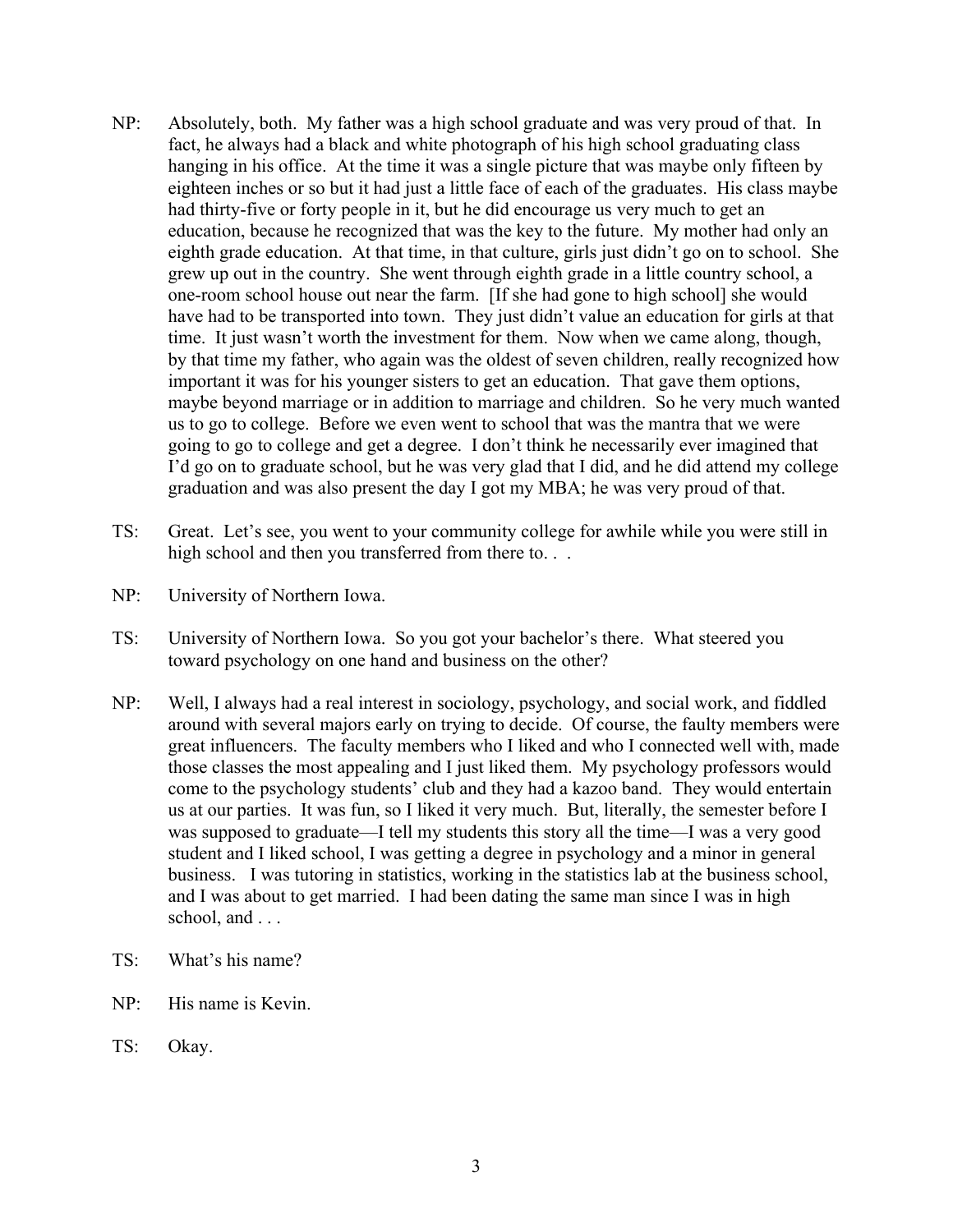- NP: I met him when I was in the Jet program. I was a senior in high school and was in this community college. Kevin had been in the Marine Corps. This was toward the end of the Vietnam War. He had been in the Marine Corps and had gotten out and was on the GI Bill. He was also going to this community college but a different branch. There were various satellite branches of this college, and I met him on a field trip, an Intro to Sociology freshman class field trip to Chicago. From Iowa we took a bus to Chicago and did a Thanksgiving weekend study at the University of Chicago. This was in the early 1970s, and the University of Chicago was a very volatile place. But we were there, and that's where I met Kevin.
- TS: He was on the field trip also?
- NP: Yes, on the bus trip. We met then and dated through the rest of my senior high school year and all of our years at college. We graduated together from the University of Northern Iowa, and we were about to get married, and he was going on to graduate school. Literally, the semester before we were to graduate, I was planning our wedding, and it suddenly occurred to me that a psychology undergraduate degree would probably not avail me of the sort of job that would give me the income that I wanted. Tom, it's a funny thing, I literally woke up one day and realized. We talked a lot in classes about working and interesting ideas and research, but in terms of earning a living, we hadn't talked about it. I realized that I was not going to be able to do what I wanted to do with this degree. I didn't need a lot of money, but I needed to be able to make some money. The very next morning I went to the school of business and talked with them about what it would take to get an undergraduate degree in business since I had a minor. Because of some generous substitutions—I tell you, I am forever grateful to those faculty members, —they helped me with some substitutions and managed to allow me to graduate with a double major in marketing and psychology the same day that next semester. A few weeks later we got married, moved to Kalamazoo, Michigan, and Kevin started his master's in science degree in geology there at Western Michigan. With the marketing degree I was able to get a job in business. I originally got a job in customer service at a company called Zayre which was very similar to Wal-Mart.
- TS: We used to have a Zayre's store in Marietta.
- NP: Yes, so you know, it was that same sort of model of Wal-Mart and K-Mart. I started on a Monday, and by Thursday of that first week, the manager of the store came to me and said, "Are you interested in doing something more? I've got all these personnel headaches; I've got all these people, and they all want different things, and I need somebody to just take care of it. You have a business degree; would you take care of it?" I said, "Sure." At the time I was certainly glad to do it, as it meant a raise immediately. Four days into this job I get a raise. It gave me an office with a telephone and a door, and I was so full of myself because I suddenly had an office and a door. So I worked there for three years as their personnel manager, human resource manager, and worked in Kalamazoo, Michigan. I also helped set up some of the human resource departments in some of the smaller stores in Chicago. Then Kevin graduated with his Master of Science degree and took a job in Kingsville, Texas with Exxon. Then I went on to graduate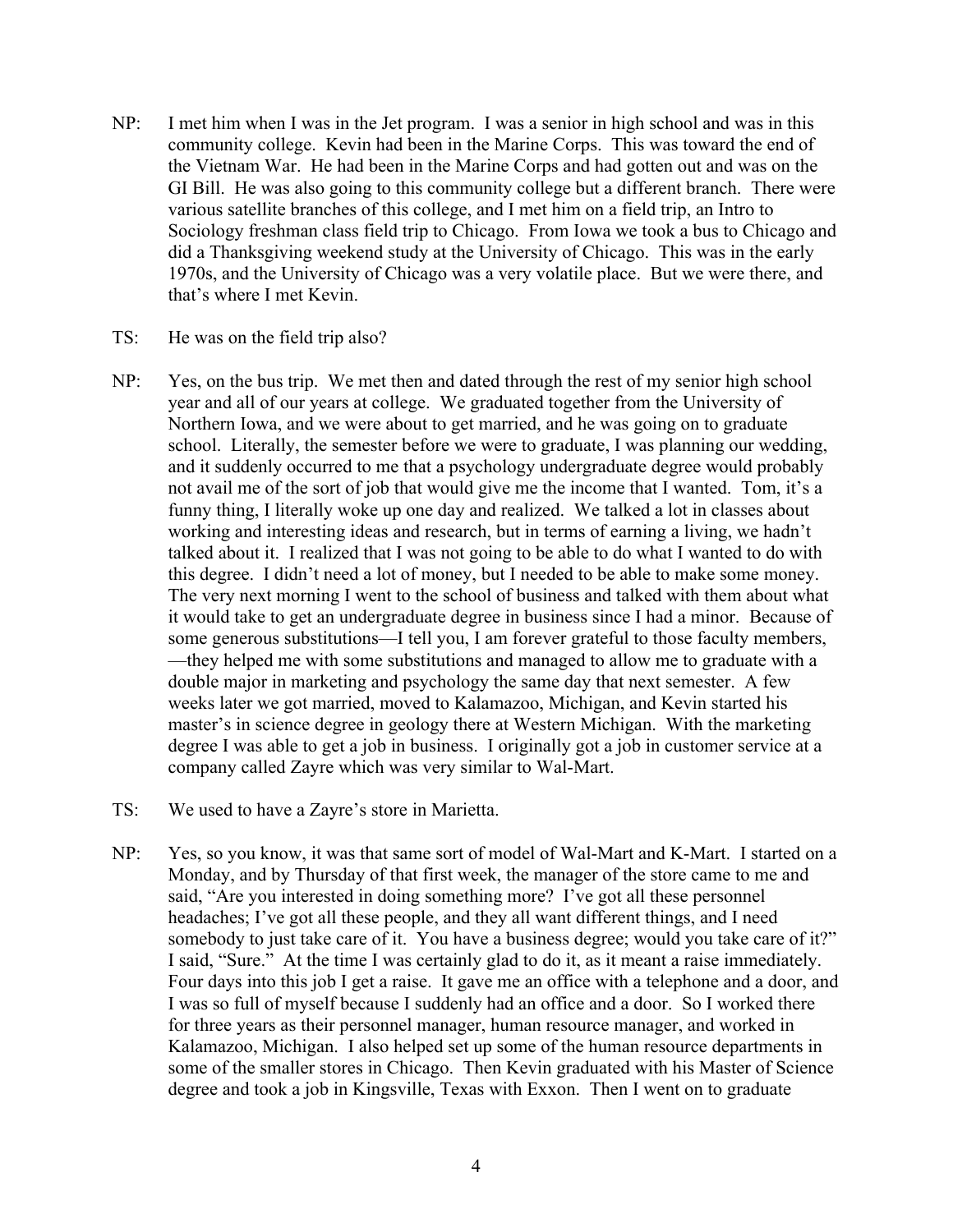school for my MBA there at Texas A&I University. But the university system of Texas has changed now, and all the state is either in the A&M or the University of Texas system. That particular campus has been taken over by the A&M system, so it's now Texas A&M University, Kingsville.

- TS: What year did you get your BA and what year the MBA?
- NP: My BA came in 1978 and my MBA was in 1982.
- TS: Okay, so you get your MBA and then what happens next?
- NP: Well, in August at the beginning of the semester that I finished my MBA— on a Wednesday morning, the phone rang, and it was my graduate advisor. He asked if I would teach a freshman Intro to Business class for him. Whoever he had arranged to teach that class bailed out on him at the very last minute, and would I be willing to step up and meet a class the next morning and teach it? You know how it is in graduate school, especially when you're that close to getting your degree. If that advisor had asked me to wash his car I would have probably said, "Sure." So I said, "Sure I'll be glad to teach that freshman class. I need a book; what kind of book did you have in mind?"
- TS: Had you ever taught a class before?
- NP: No never! In fact, I had sworn that I would never teach. When I was an exchange student in Denmark my junior year in high school, I taught some classes in English for our school; the school, of course, was conducted in Danish, and I taught some of the English classes. I swore I would never be a teacher because it was so much work, and I just didn't know if I had the patience for it. When I was a kid my parents used to say, "Oh, you should be a nurse or a teacher." Understand, I'm from a very rural area near a very small town.
- TS: Those would be traditional roles for women to go into if they wanted professions, nursing or teaching.
- NP: Absolutely. And my parents absolutely wanted me to have a profession so that I could earn a living in the event that I was widowed. Mind you, they never, ever imagined that I would ever be divorced because growing up Roman Catholic, it was just completely unheard of that anybody would get divorced. But in the event you were widowed, you needed a way to raise some money, and so teaching or nursing were good choices. My parents even gave me a Nurse Nancy kit for Christmas one year. I didn't want to be a nurse, but I thought, I guess, maybe I'd be a teacher. And I did like to play school because I liked school very much. But when I became a teacher of English in Denmark, I didn't like it very much. I said, "No, I don't think I'll ever be a teacher; I think I'm going to be a social worker or a psychologist or something like that."
- TS: Right. So the psychology major then.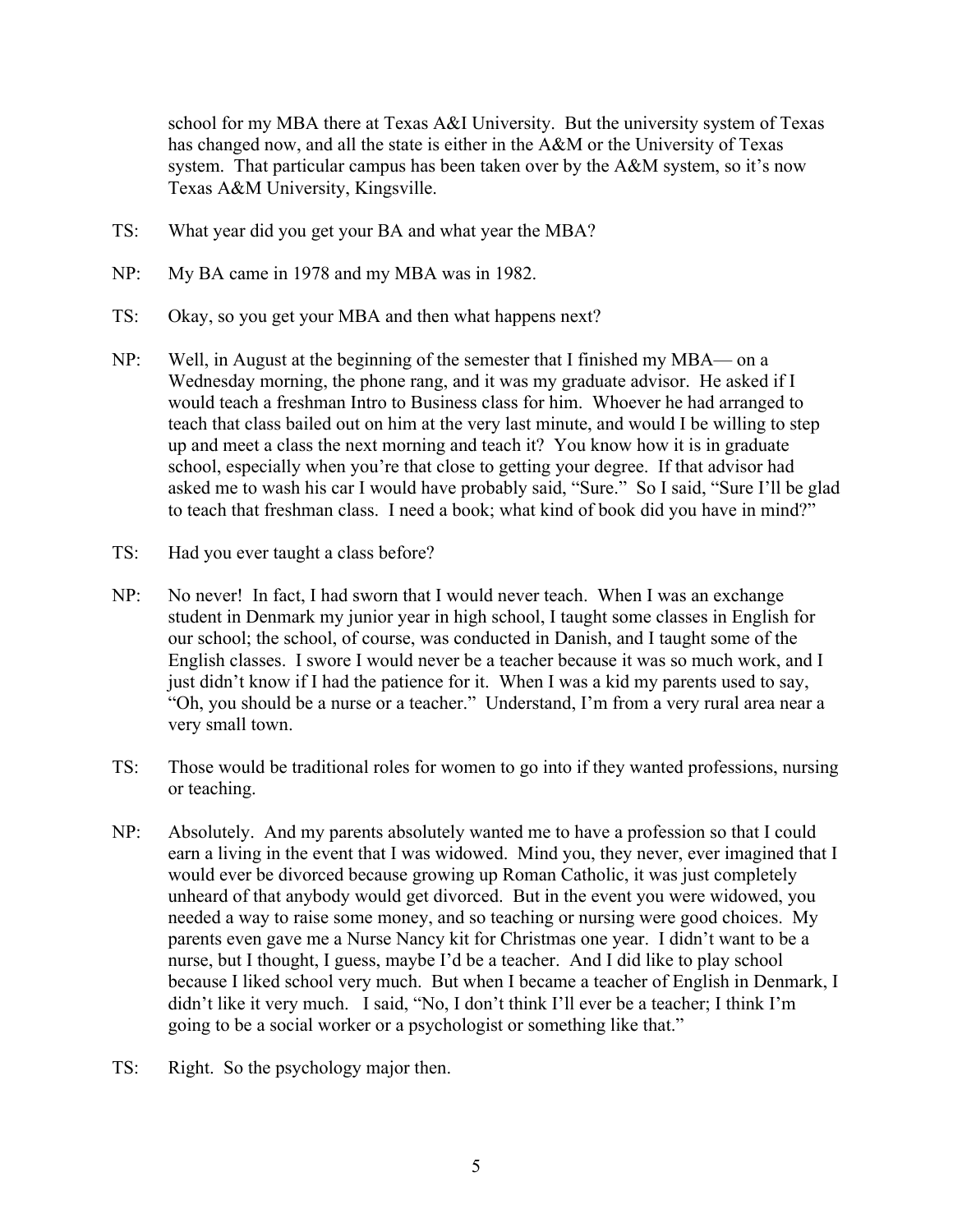- NP: Yes, but when I went along that path and found I wasn't going to make any money, I decided to go into marketing and sell something and make some money. Then when my graduate advisor called to ask if I would be a teacher for him for a college freshman class, I turned in a new direction. I literally got the book that afternoon, pulled a syllabus together, and made plans. I don't remember how I managed to pull that syllabus together, but probably somebody just gave me an old syllabus. I really don't remember that detail. I remember walking into the class, though, and there were about eighty-nine freshmen in there. I didn't have any idea what to do with freshmen; of course, freshmen are very special people; and I didn't know what to do. But we just got started with chapter one, and I wrote the first exam. The first exam was a nightmare. But I managed to get through that first semester, and they asked if I'd come back. I finished my MBA then in December, and they asked me to come back in January, and I agreed to.
- TS: That first course was before you had your MBA?
- NP: I didn't have my MBA finished; I was about to finish my MBA. I was a semester away, and they were desperate, so they took me. I don't remember what they paid me, but it was little or nothing.
- TS: Oh it had to be. But didn't that interfere with you finishing up, taking time away from your studies?
- NP: No, I was able to do both. I just taught that one class, and they just let me do it. Then in January they asked if I would teach another class. I taught full time, and that probably was three classes that spring. My intention was just to tread water while we were in Kingsville, Texas. Kingsville is a very small town, about 30,000 people. My husband was engaged in oil and gas prospecting for Exxon. We assumed his career would take him to Houston. My MBA was a double specialty in Finance and Management, and I expected to go to Houston, work for a corporation and make some money. One thing led to another, and we were in Kingsville for a couple of years. Kevin was transferred, but not to Houston, but to Corpus Christi. As it turns out, I had a friend who was teaching at Corpus Christi State University and who had decided to leave academia and go into banking. He hadn't even let the university know when he mentioned it to me. So as I was literally moving my household items into Corpus Christi, I applied for his job, knowing full well that he had rendered his resignation that morning. It's never what you know; it's who you know. So I offered my application immediately upon his resignation, and they were facing the dilemma of how to get his classes covered. Well, here I was waltzing in from a nearby university, and had good references, so they took me, essentially sight unseen. I reported and got started and enjoyed it very much. I taught in the Finance department there and did very well. When the oil business went down in the mid-1980s and my husband lost his job in Corpus Christi, I was encouraged to go on to graduate school to a Ph.D. program. But I didn't because Kevin wasn't working, and I was afraid to step away from gainful employment. But the university had an opening for the Director of Admissions. It was a two-year upper level school, so people would go to a two-year freshman-sophomore school called Del Mar and then come over to Corpus Christi State University for their last two years and graduate work. It was just a couple of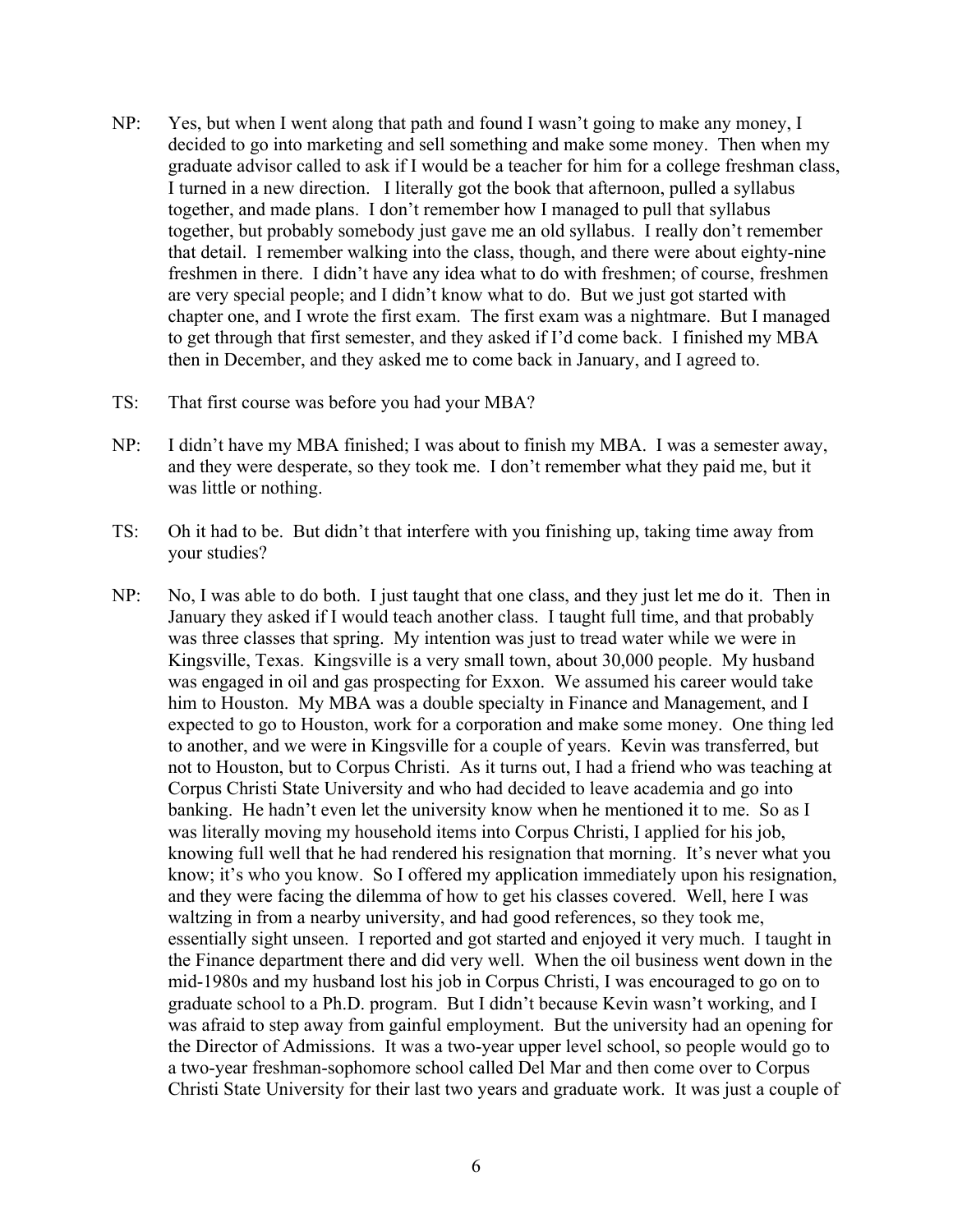miles from the Naval Air Station there. We had a lot of military officers who would come to school.

- TS: What's the name of the naval air station?
- NP: It was Naval Air Station Corpus Christi. So I taught finance there and enjoyed it very much. Kevin lost his job in the oil downturn of 1985, along with many others. I continued to teach finance, but there was an opening in administration for the director of Admissions which I applied for and got because it made a little bit more money. At the time I was allowed to teach a single night class in addition to being an administrator, and that worked out very well. Kevin went back to school and picked up some courses in hydrology. He had been a petroleum geologist and then became a hydrologist and applied for work here in Atlanta and went to work for an engineering firm. So then when he accepted this job, I resigned that job and came over here to Georgia. We were expecting our first child by now, so I moved here in October, so it's just now nineteen years ago this month, and delivered a baby in Cartersville, and interviewed with Mike [Michael D.] Curley the following February for a finance job. As it turns out that finance job went to somebody else. But then I was given an opportunity to interview for a marketing job. I did have the marketing undergraduate degree and managed to pick up that job to begin the following September because we were on quarters at that time. So I started here the following September [1989] and have been teaching here ever since. At the time Marketing and Management were a single department, and I was teaching marketing classes. When the department split, I fell into the Management department, and I really don't know how that happened, but when they divided, that's where they put me, so that's where I went, and that's where I've been since, and it's been just fine. Just as an aside it occurs to me—and I've used this story with my students—it seems like it's a very disjointed history, and in some ways it is and in other ways it's really not. I always knew that I wanted to be somehow involved with counseling, psychology, social work, interpersonal something, and ended up migrating to sales because I wanted to make some money. But nevertheless all that personal counseling, helping people meet needs is all about selling. I think teaching really is all about selling too—to help people figure out what their needs are and address them and convince them that perhaps this path might be actually in their own best interests before they even realize that getting good grades and pursuing some educational goal is really in their best interest. It's hard to understand that when you're eighteen, twenty or even twenty-two. It's very easy to understand by the time you're twenty-five or twenty-nine, so there actually is some pattern here.
- TS: It does look like you should have been in Marketing instead of Management.
- NP: But I did specialize in Finance and Management in my graduate program. Actually in my program I wanted to specialize in Management and I took Management electives, but my Graduate Advisor was also the Chair of Finance, and encouraged us into his courses. To tell you the truth it was a wonderful experience; we worked really hard in graduate school. I had very, very bright compatriots in that program, and it went well.
- TS: How big was Northern Iowa when you were there?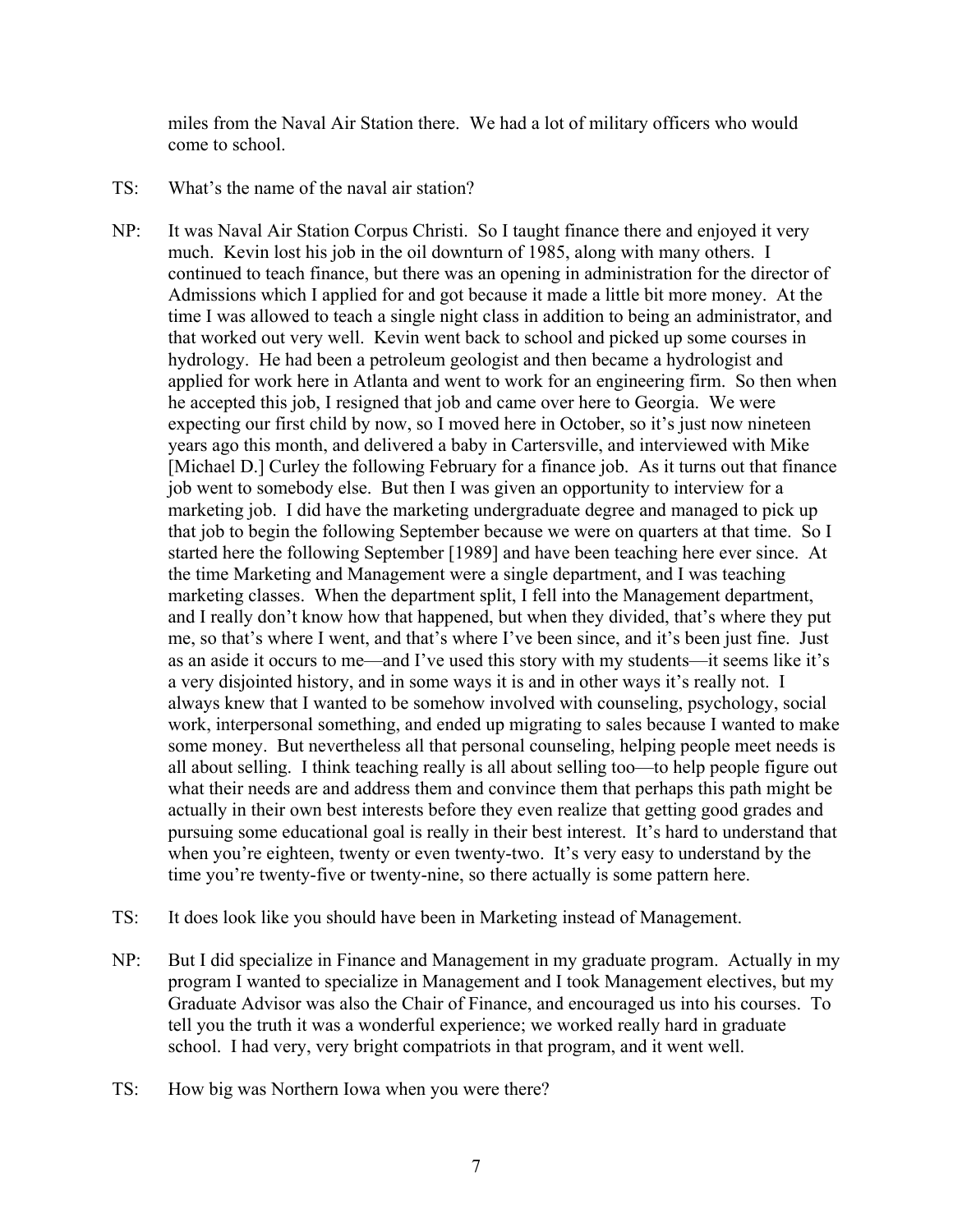- NP: About 10,000 students.
- TS: So it was pretty big.
- NP: It was a decent sized school.
- TS: What about Texas A&I, when you were there—Texas A&M University, Kingsville?
- NP: You know, I don't recall. I bet that it was maybe only about 3,000. It wasn't very large. [6,547 in 2007]
- TS: What part of Texas?

.

- NP: Kingsville is in southern Texas. It is forty-five miles southwest of Corpus Christi, and it's just adjacent to the King Ranch. From there you travel south about two hours to the Mexican border. So it's about four hours south of Houston. It was a great place to live. We enjoyed it. It was very hot.
- TS: I would think so. Okay, you get to the Atlanta area in 1988, and you must have been living up near Cartersville, I guess.
- NP: No, actually we were living right across the street. From where we are sitting, these houses [along Campus Loop Road] were being built when we moved here. Right up the way on . . .
- TS: Frey Lake Road?
- NP: Frey Lake Road, we rented a house. Kevin's' office was on Chastain. I had Humana insurance from my years in Texas and invoked the COBRA because my baby was a preexisting condition under Kevin's insurance. So I invoked COBRA in order to have insurance for the delivery. It was a Humana type insurance and the Cartersville hospital was Humana. So I was able to deliver the baby essentially for free—the baby's name is Cassandra Marie—I delivered her in Cartersville in December. When I interviewed in February on campus I walked across the street for that interview. It was in the building that now houses the University College; it had been the Social Science building for awhile.
- TS: Yes, it started as Social Science and remained Social Science until this year.
- NP: Right. So we were over there. My office was there.
- TS: That was a short walk then.
- NP: It was a short walk, and that worked out very well, but when I got this job we bought a house in Woodstock and relocated there and had another baby there and then I was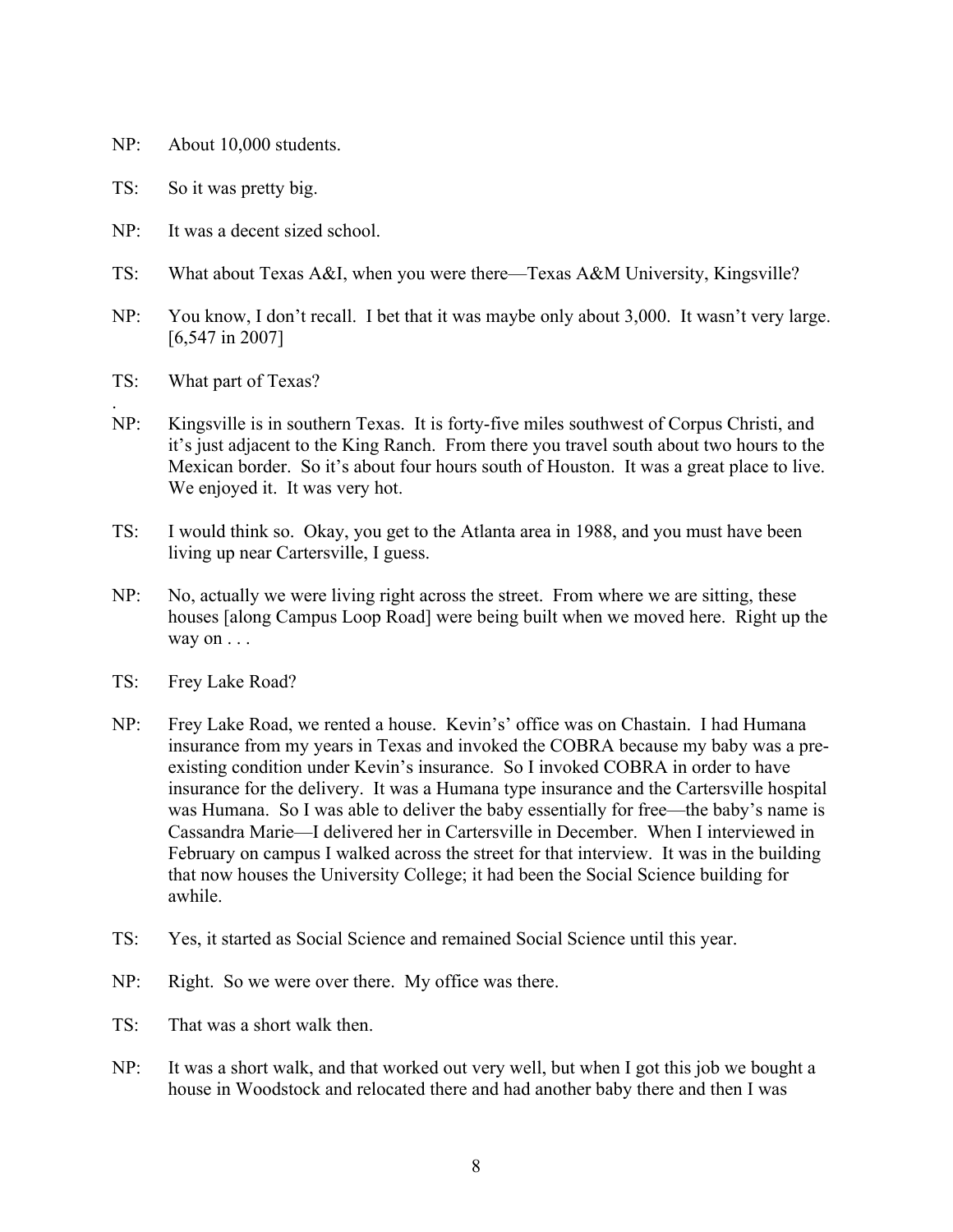expecting my third child when we moved back here near the university. We bought a house about two miles from the university where we live still today. So we've lived there for about fourteen years.

- TS: So you have three children?
- NP: Four. We had another one while we were there, so we have four now.
- TS: So while you were teaching here you had second, third, and fourth child.
- NP: Yes.
- TS: That really was a lot of work then.
- NP: It was. My husband traveled all the time too. He was on the road and, in fact, did some international projects as well. He did project work.
- TS: Was he working for Law Engineering?
- NP: Law Engineering.
- TS: I knew they were over off of Chastain Road.
- NP: Right. So students do complain that they're busy, and I recognize that they are busy, but I was busy too with one baby after the next. We had four babies in seven years, and I taught full-time, and I went through the three and five year professional review process. I initially started on contract, nine month contracts, and eventually became a regular, full time instructor.
- TS: So you weren't tenure track when you started.
- NP: Not initially. Eventually I became tenure track and went up the ranks through assistant to associate and got tenured. I got tenured and got promoted the same year, I think.
- TS: Let's see, you started at Kennesaw in 1989 and then when did you get tenured?
- NP: A long time after that. I don't know; I'd have to go back and look. I bet I got tenured about in 1997 or 1998.
- TS: So it's several years before you got into a tenured track position.
- NP: Yes. In fact, I think I was expecting Heather when I finally got tenure track. The university told me that I would not be able to stay year after year after year, and that I couldn't get into a tenure track position without a doctorate. So I applied for graduate programs and I took the GMAT here on campus and gathered my letters of recommendation and submitted applications around the country, because I wasn't sure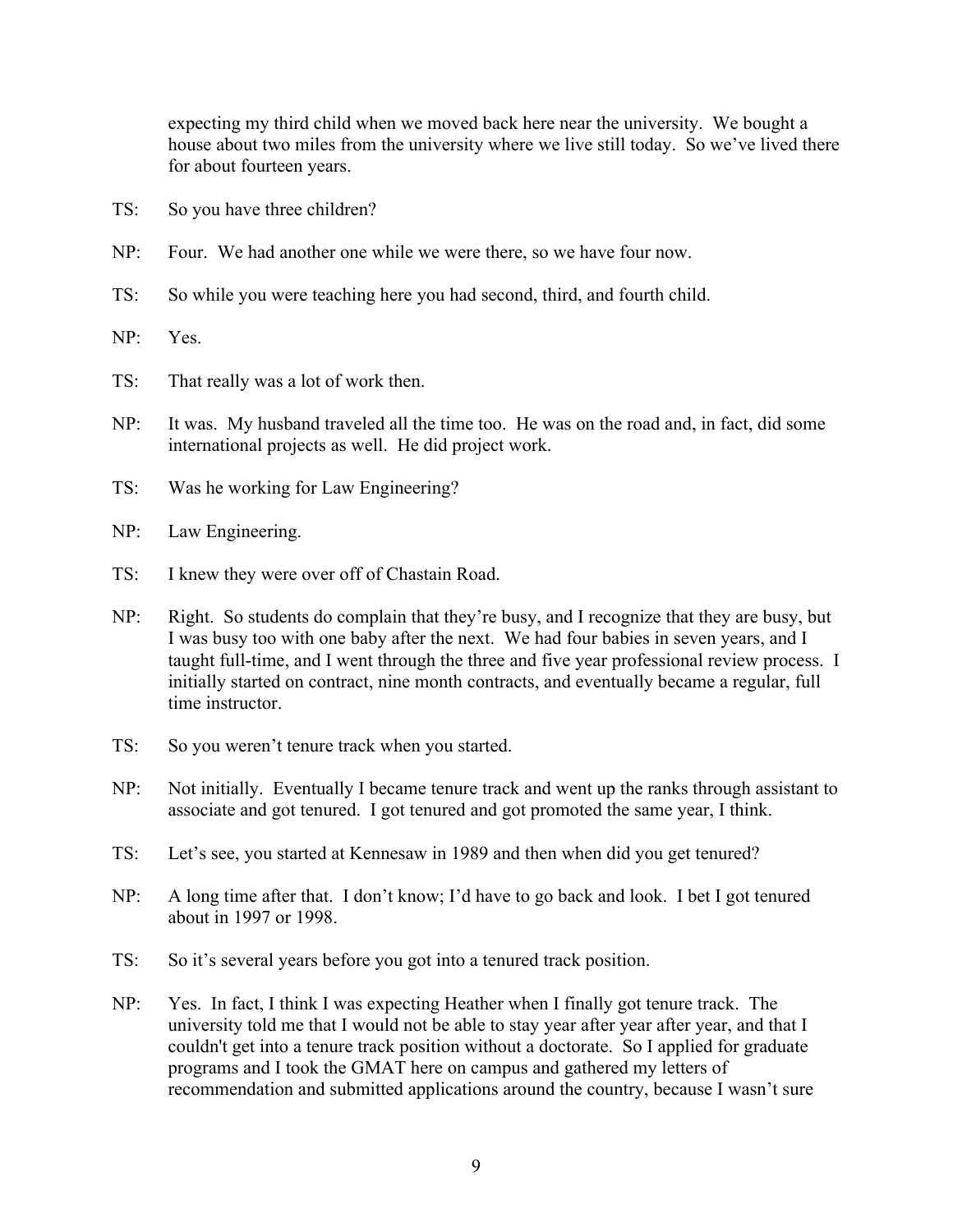that we were going to stay here. We were free to go where ever we wanted. I found myself expecting Heather, and so I went back to them to say, "I'm not entering a Ph.D. program."

- TS: Well, there's only so much you can do.
- NP: Yes. That's just not healthy. I told them I wasn't going into a Ph.D., and they decided that they would extend an opportunity to me to continue to teach, and I've been here ever since. Very happily. People ask, "How long have you been here?" And I say, "Nineteen happy years."
- TS: Let me think. Tim [Timothy S.] Mescon didn't come in until 1990.
- NP: Harry [J.] Lasher was my first dean. Harry Lasher hired me.
- TS: I was trying to think in terms of those tracks over there. You started here in 1989, so not too long after you got here they started the scholarship track, the teaching track and the balanced track—which track are you on?
- NP: Teaching.
- TS: So you've taught heavy teaching loads all these years. How many classes do you teach a semester?
- NP: Four.
- TS: Every semester?
- NP: Every semester and have for years and years. I've taught every summer, with the exception of the summer that I delivered my fourth child. I've taught every single summer, but I'm not going to teach this summer. I'm already trying to announce from the hilltop that I'm not teaching because that will be a big change, but I'd like to spend the summer at home this time.
- TS: I don't blame you.
- NP: But in fairness, I have had course releases from time to time for various administrative things that I've done. Right now I'm involved with support faculty or adjunct faculty members—we call them support faculty in our college—hiring them and mentoring them into successful transition into the classroom and then scheduling them. We have twentyeight in my department right now. In exchange for that I get a course release.
- TS: One course release?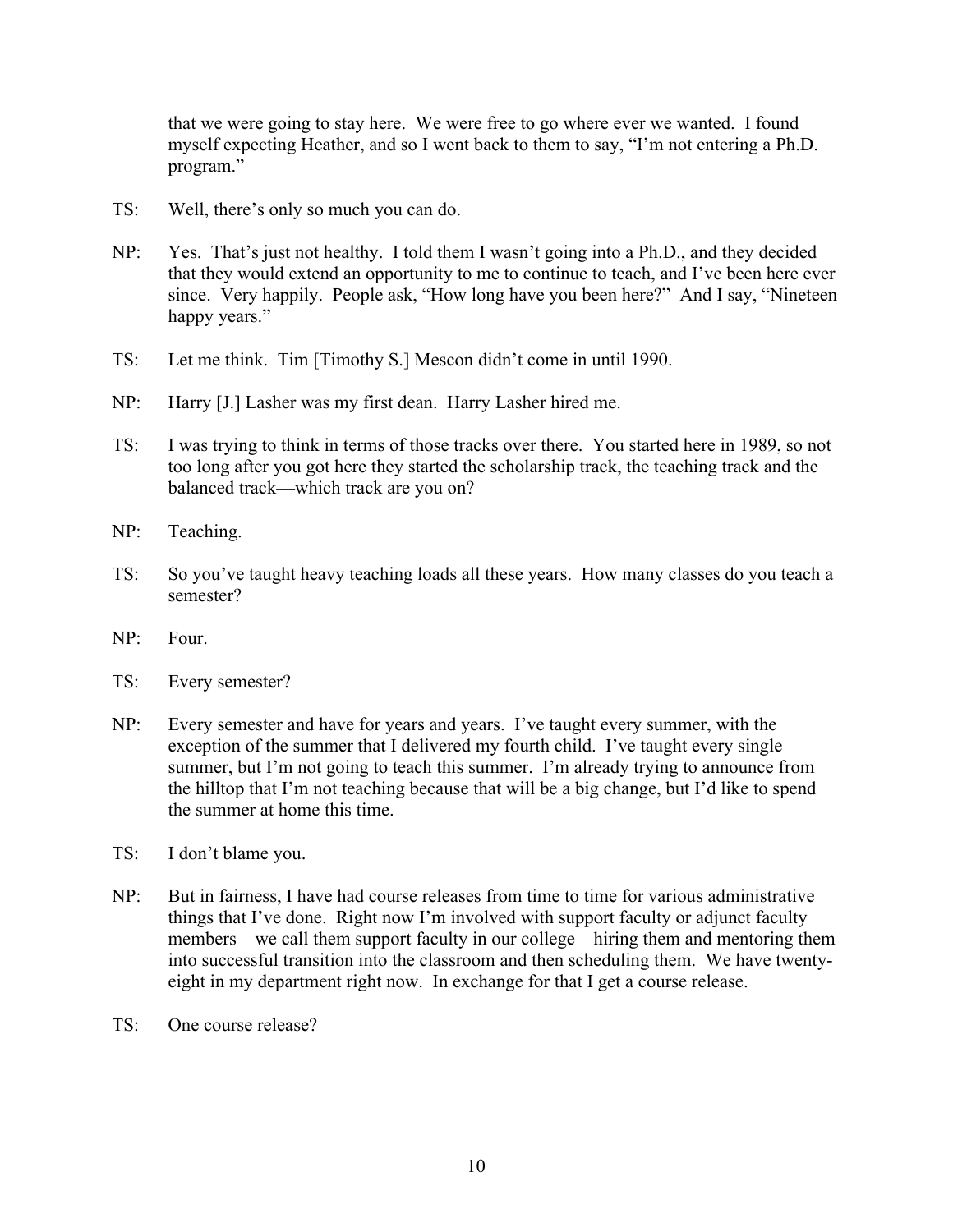- NP: But we're dividing that right now in that some of the quantitative management courses are being shuffled together and onto the desk of another professor. So I'm just taking the others. I do have a course release for that.
- TS: Right. So you're teaching three courses?
- NP: Right now.
- TS: Which is still a huge load.
- NP: It is. And only people who have done it understand what a load it is.
- TS: That's right.
- NP: People very often don't understand it. But it's fun. It's good work. It's honest work and it's satisfying, it's meaningful. Really we're very, very lucky, and we're very blessed.
- TS: I think so too. Was Kennesaw supportive or not so supportive when you were having all these pregnancies and trying to manage schedules and so on?
- NP: They were supportive, they really were. I remember interviewing with Harry Lasher when I first came. He was certainly supportive. Jack [John F.] Grashof was my original department chair.
- TS: You had mentioned earlier interviewing with Mike Curley.
- NP: I interviewed with him for a Finance job and did not get it. And I went to work for Jack Grashof. Actually, part of the reason, I think, I got that job was because all of the department chairs were pulling their hair out over student advising. We had so many transfer students. Because I had just been the director of admissions in Corpus Christi State, and all of our students were transfer students. We were an upper level two year school—everybody was transferred whether they came from inside the system of Texas or outside, everybody was transferred in—so I was extremely well versed on how to handle it and how to do the documentation and whatnot. So I think when they saw that as a credential, they must have gotten together over a cup of coffee and said, "You know, this woman would be able to alleviate some of our headaches; let's put her on board." So from my very first day of teaching here, I also did very heavy advising. For nine years I advised very heavily, and the advising that I did eventually became a team of advisors. There used to be only me for the School of Business. Then, eventually, there were a couple of us, Greg [Gregory A.] Greenwell stepped in and there were a few others. Eventually, we became an advising team, and the undergraduate program's office took it over as part of their responsibility, and it's just blossomed. Now they are finally hiring full time professional advisors.
- TS: Is that right?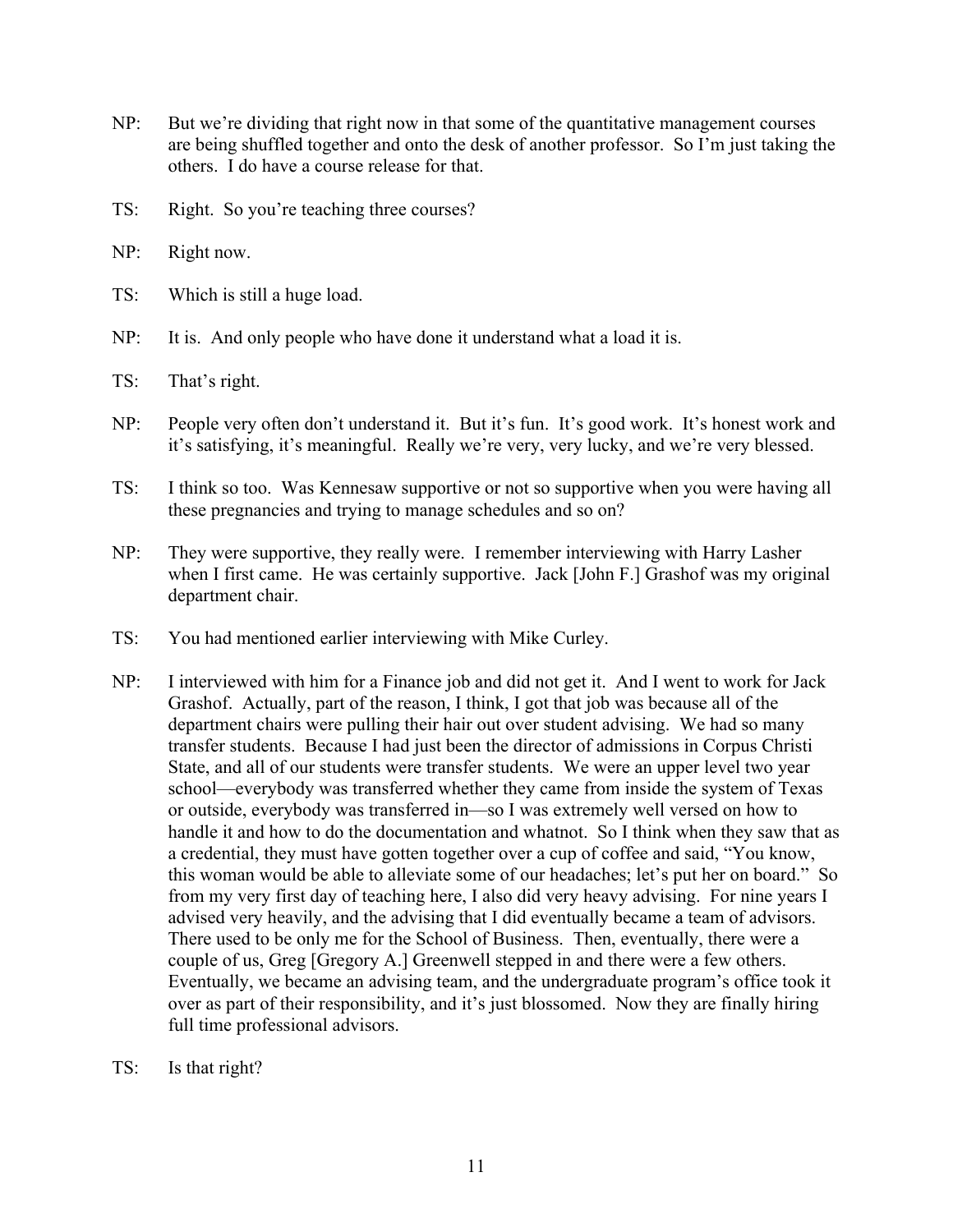- NP: It is high time. I've been advocating that for years and years because it's really a complicated process and that justifies having someone dedicated to the details. So anyway, I did that the first tour.
- TS: I think when I interviewed Tom [Thomas B.] Roper, [Jr.,] even after he retired he's been advising.
- NP: Yes, Tom has been a mainstay in the advising area of the College of Business.
- TS: I think in many ways you all are a lot better organized than the rest of us. I like what you're talking about of actually having a faculty person in charge of the adjunct faculty. I know [E.] Howard Shealy, [Jr.,] our department chair, I guess takes that pretty much all on himself of hiring them, but I'm not sure that there's much of a training program for any of them.
- NP: When I first got started, I was doing this with Rick [Richard M.] Franza, who has since become my department chair. Rick and I put our heads together with the many, many things that we wanted every new faculty member to know. We just compiled it. I have a tendency to compile things because if I don't write it down and organize it I can't remember anything. So we made up a handbook that now is many pages long and talks about a lot of really practical things; what do you do if, how do you know if there's an ice day, how do you know if there's a snow day, how do you find out where your student roll is, how do you get training on these computer systems? So we've got that all compiled, who to call, where to go, what the websites are. It's been pretty useful. And we do full orientations every August for the new folks and kind of a get-together for the existing people. No department [in the Coles College] has as many support faculty as we have. We visit their classes and review their teaching style and just give some feedback. The turnover is so high across the country, and support faculty members say that part of it is because they're just so disjointed, they're so alienated, they're so isolated. So we try to bring them into the family.
- TS: Sure. We've got about that many support faculty in history. They're not teaching every semester, but altogether. A lot of them are also teaching at Clayton State and Georgia State, and they're just going wherever they can find another section to teach. I don't know how they manage it, and I know how little they're getting paid to do it. It's very hard.
- NP: Absolutely. So yes, I teach four classes, and I do get an occasional course release. Right now I'm getting a course release for mentoring the support faculty members. We'll see. I may pass that on. It sort of feels like I've got that rolling now, so I may pass that on to somebody else and do something else or just do a little more teaching because I do like teaching.
- TS: Which courses do you teach?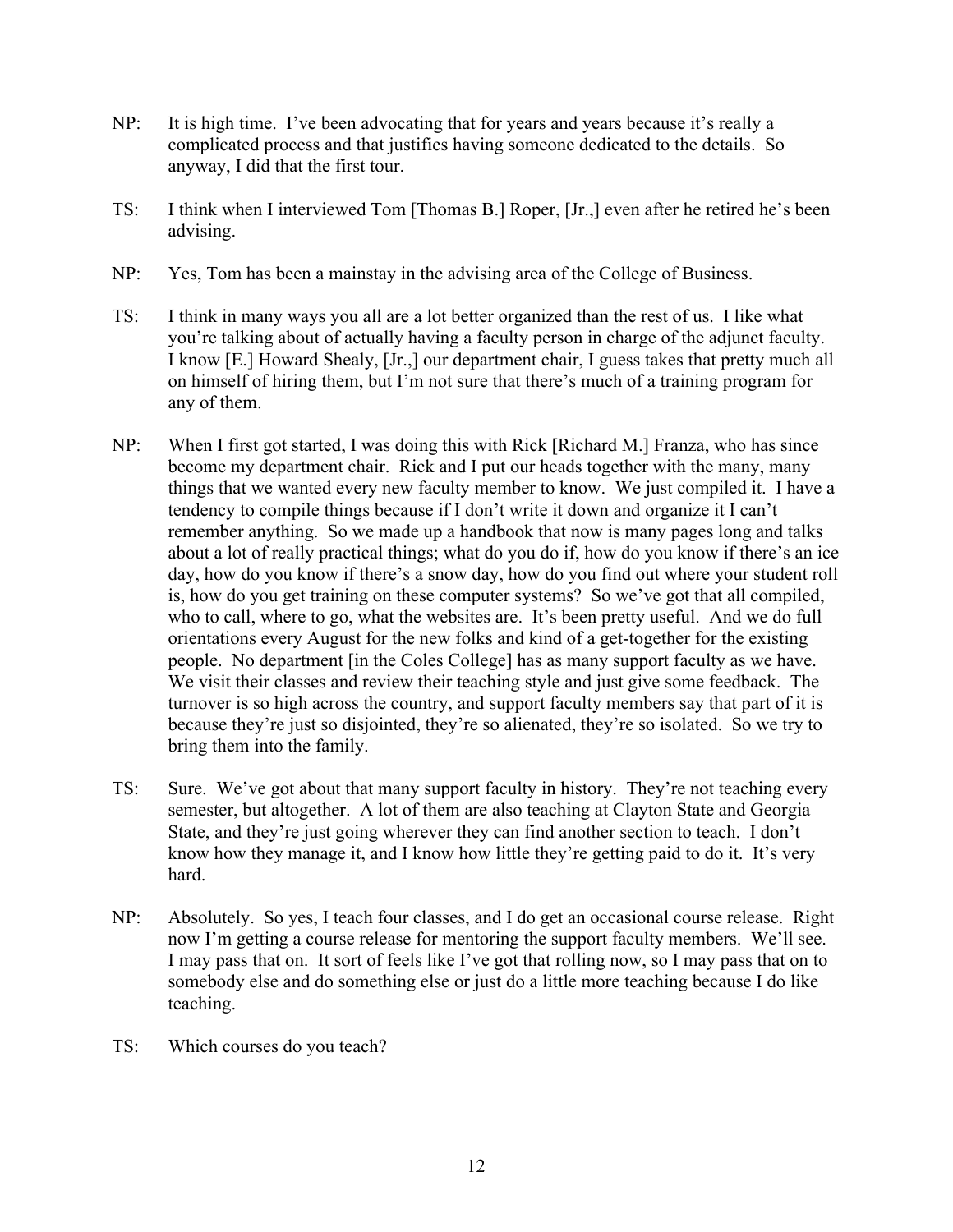- NP: Right now I'm teaching the Intro to Business again, after all these years to freshmen and in learning communities. I've done a lot of learning community work here and really enjoy that, and I have a specialty in human resources.
- TS: Learning communities meaning you're doing them over at the residence halls?
- NP: Those students who live in residences gather together in groups of twenty-five, and they're called learning communities. Then, my Intro to Business course is comprised of two learning communities because the College of Business won't let me teach a section that's so small as twenty-five, so I do fifty. So I have two groups of twenty-five in there, so I have a class of fifty. Half of them then are a cohort, and they continue to be together in a KSU 1101 class and an English class. The other half is together in a math class and a communications class. So then the professors all work together to create some integration among our courses. As a matter of fact, tonight I've got a meeting with those professors and half of my class to talk about what their community service project is going to be this term. So we do that kind of work. I teach that, and I also do human resource classes; right now my HR class is on-line. I've done a lot of online work over the past four years or so, and I'm supervising internships and co-ops as well. I've got fifty students right now working at various companies around.
- TS: My goodness. How much credit do you get for fifty students?
- NP: They are one class.
- TS: That's just one class?
- NP: Yes.
- TS: So you just get three hours of credit. Wow. I've worked with interns before, actually even with the co-op program on campus twenty-some odd years ago. So I know how much work is involved.
- NP: Tom, thank you for saying that because I've got to tell you that I don't think people understand how much work it is; I really don't. That's the fly in the ointment, you know, when you work hard and you sort of get a system going, and then it looks easy, so people assume it is easy. Well, it is easy once you've got it down, but it's work to set it up, and it's work to keep it going. Ninety percent of it is really such a joy. I love to see students get out there, and employers call and tell me how successful this program is, how impressed they are with our students, what a wonderful job we're doing at helping these students grow up into the profession. Then there will be that one person who won't go to work, won't show up, has various problems, and then I must deal with the student and try to mend the fences with the company. That's all a lot of work. But it all goes fine.
- TS: Yes. I've interviewed a few people that weren't real happy with the track system over in business; maybe people that didn't have a doctorate; and they're all in the teaching track,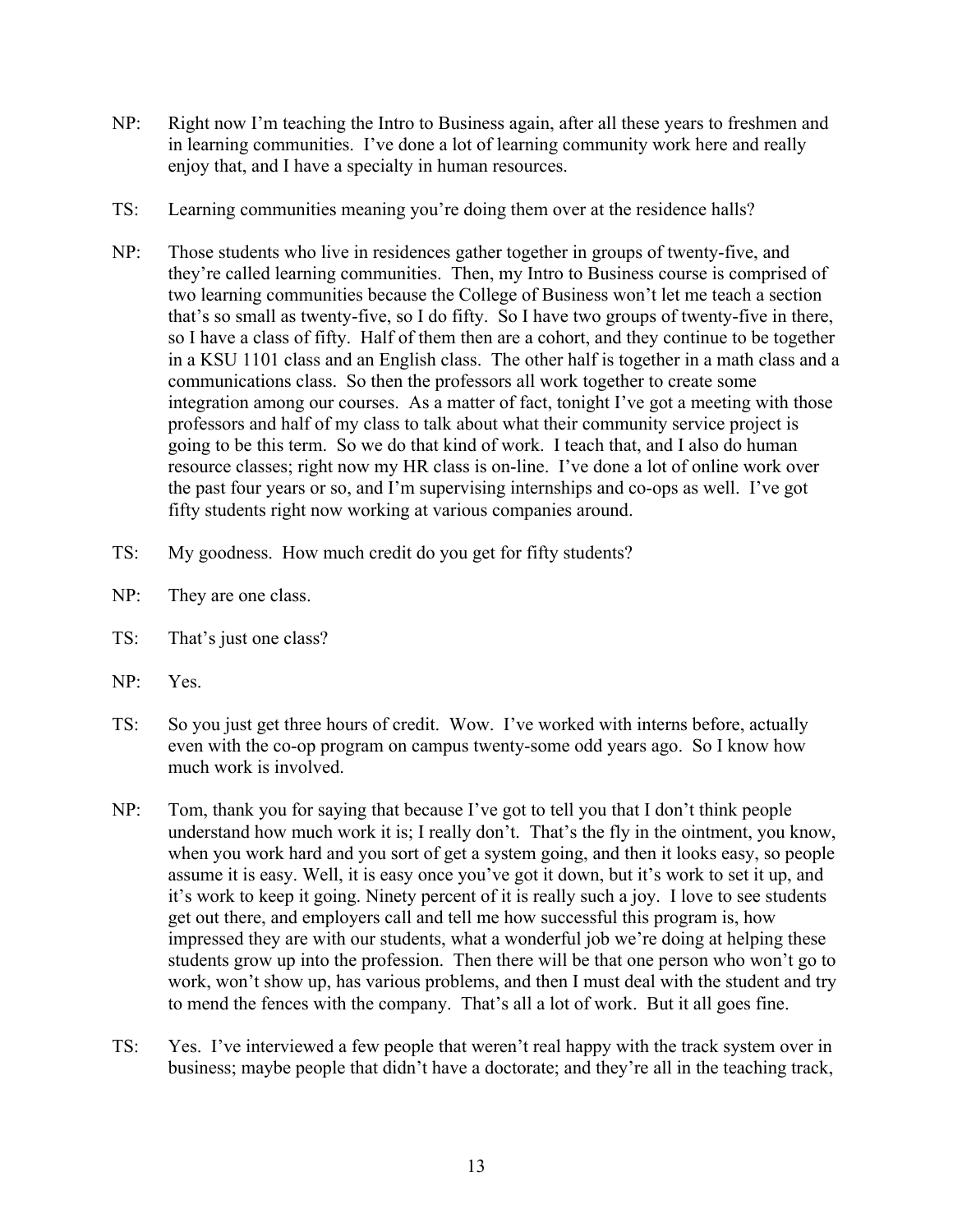is that the way it works? But I gather that you've been very happy with the three-track system over there.

- NP: Yes. I don't know a lot about Track B or C, balance or scholarship. I, obviously, have friends who do it, and they're very engaged in scholarly pursuits. I'm really not trained as a researcher. I tutored Statistics as an undergrad, but I'm really not interested in that. I've done some applied research, and I have published a few things in cohort with others and have done lots of presentations over the years. I enjoy doing that. It's kind of fun to mess around with colleagues who are interested in the things that I'm interested in, but, no, I'm very satisfied to teach.
- TS: And your track is teaching and service?
- NP: Yes.
- TS: I guess the question is do you feel as though your track has got the respect that it deserves?
- NP: Well, yes and no. Traditionally, I guess, the work horses never seem to be as respected as they probably should be, and the teaching faculty are really the work horses, offering the day in and the day out delivery. It's not as sexy and glittering, if you will, as the big hit in the very prestigious journal. On the other hand, that's just not my nature. I loved my kindergarten teacher, and I loved my first grade and second grade teacher. I can still name all of my teachers up until about high school, and then I can't name them any more. So I'm really okay with the classroom. I know that students seem to—at least occasionally there will be a few who seem to—think that I influenced them in some positive way, and that's really what it's about. You know, I thought a lot of Dr. [Betty L.] Siegel and I'm very impressed with Dr. [Daniel S.] Papp. But I surely liked Dr. Siegel, and she used to say we're not here so much to make a living as we are here to make a life. I truly believe that. We were talking about the Philip Preston [Community Leadership] Award earlier. That's the string that puts all of this together. I very sincerely believe that those to whom much is given much is expected. I feel I've been blessed in absolutely every way, intellectually, health-wise, and relationship-wise. So I've been given an opportunity to teach, so I teach. And I'm given an opportunity to serve, and so I serve. That's a good thing. If it was not meant to be, then, I guess, there would be an obvious path to go in another direction. But apparently it's meant to be because this is the way it's working so well.
- TS: Yes. How large are your classes?
- NP: Well, the co-op and internship together, I've got fifty this term, and there's fifty in my Intro to Business.
- TS: Because they're the cohorts?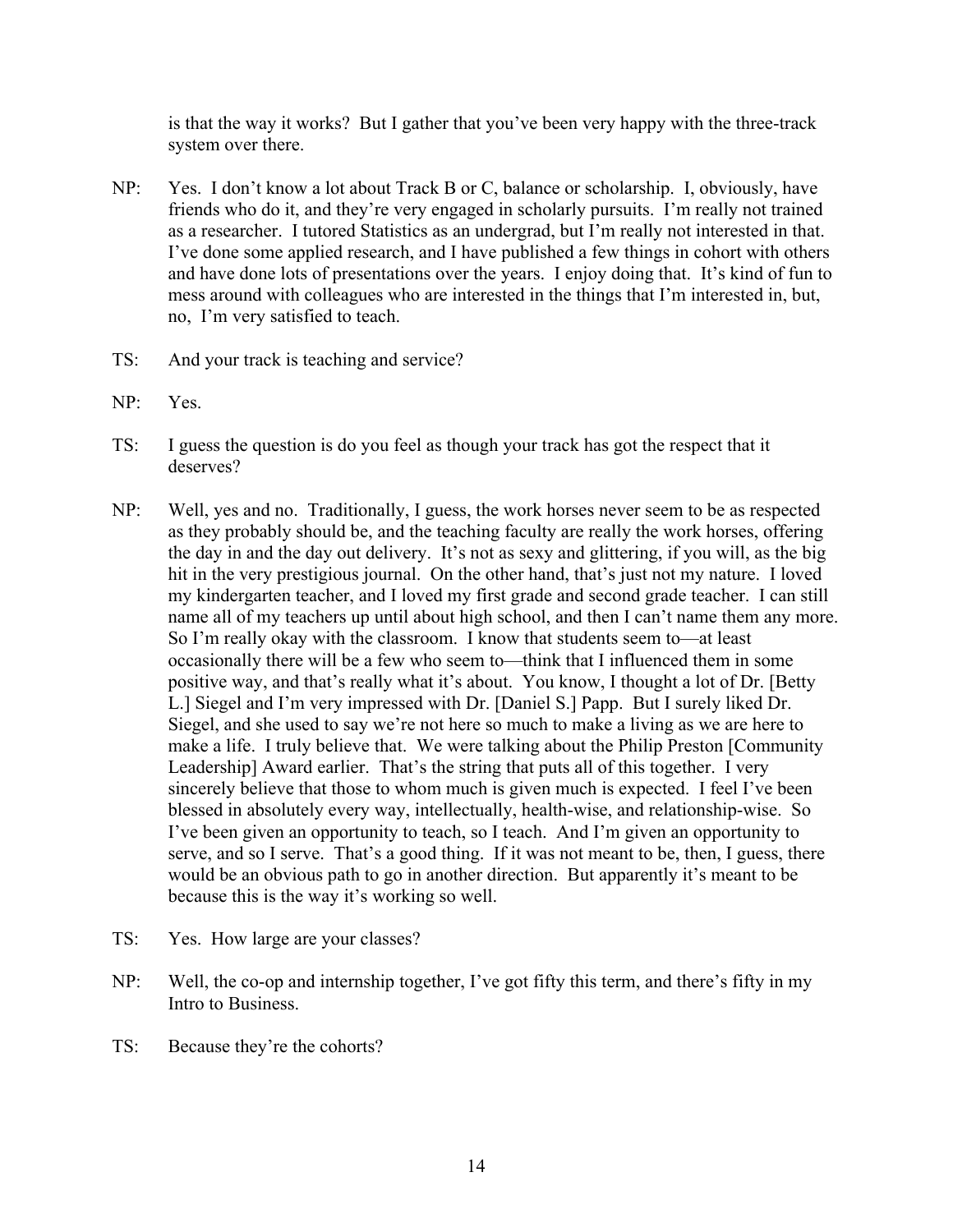- NP: Because they're the cohorts, and then my online HR class is limited to forty, so I've got forty. The online students just love the online experience, so I don't know how many it would run if we would just open the door, but forty is what we get. We hit forty the first day [of registration] always.
- TS: You received the Philip Preston Community Leadership Award in 2001, and I think maybe this is a good time to talk about the kinds of things that you did to win that award. I actually was in the Leadership Kennesaw class with Philip Preston [in the 1989-90 academic year]. He died that year, and then that class of Leadership Kennesaw recommended the creation of the award. He was a remarkable person who taught accounting, but he also was involved in Japanese-American affairs, was multi-talented, and had just a great diversity of interests and was doing all these things out in the community that went far beyond what his professional expertise was. That was really what the award was created to honor beyond the professional service awards that we give on campus. Let me ask you to maybe not be too modest and talk about the kinds of things that you were doing that led to receiving this award.
- NP: I made a list to help because it's hard for me to remember what things I did back then, but service has always been near to my heart, and I have tried to step up to opportunities, that is, to meet needs always. I think this is right. In 1993 in February, in the quarter system, I was teaching a Business Communications class —I remember it so well—on the second floor of the building that's now University College.
- TS: Old Social Science [building].
- NP: Yes. I tell this story occasionally because people ask about service, and I'll say, "It all started on a dark and stormy night" in February teaching a business communications class—BA 208. It was in the evening, and I had assigned a quarter project to these students, and they were supposed to do some kind of project involving communication. It just wasn't working. We just were not jelling; it was not happening. It was raining, and the rain was turning to snow. It was a miserable night; everybody was there; they were all kind of depressed; we were all cold and couldn't imagine what we were doing there. You know, occasionally, a class just doesn't work. I was pregnant with Heather, my third child, and I wasn't feeling very well. I thought that this was not good. And, I had also been thinking personally over the last six months or so prior to that night, that I was so busy with work and with the babies and now another baby coming that I was not serving my community the way I would really like to. I was thinking about how to make this work better. So, literally, I opened up to this class the idea of "what if we were to do some community service and use some sort of business communication element to make it work together? Would you like to do that?" The students absolutely perked up and said, "Yes!" I said, "Well, what kind of relationships, what sort of things do you have going on?" Already one was working with the Girls Club of America, somebody else was involved with MUST Ministries, and there were several interesting, on-going relationships to big things already inside the room. I asked, "Do you want to do that? Would that be good?" Almost to each student, they said, "Yes! Let's do that!" So we got started. I gave them some time to work together yet that very night to flush out ideas,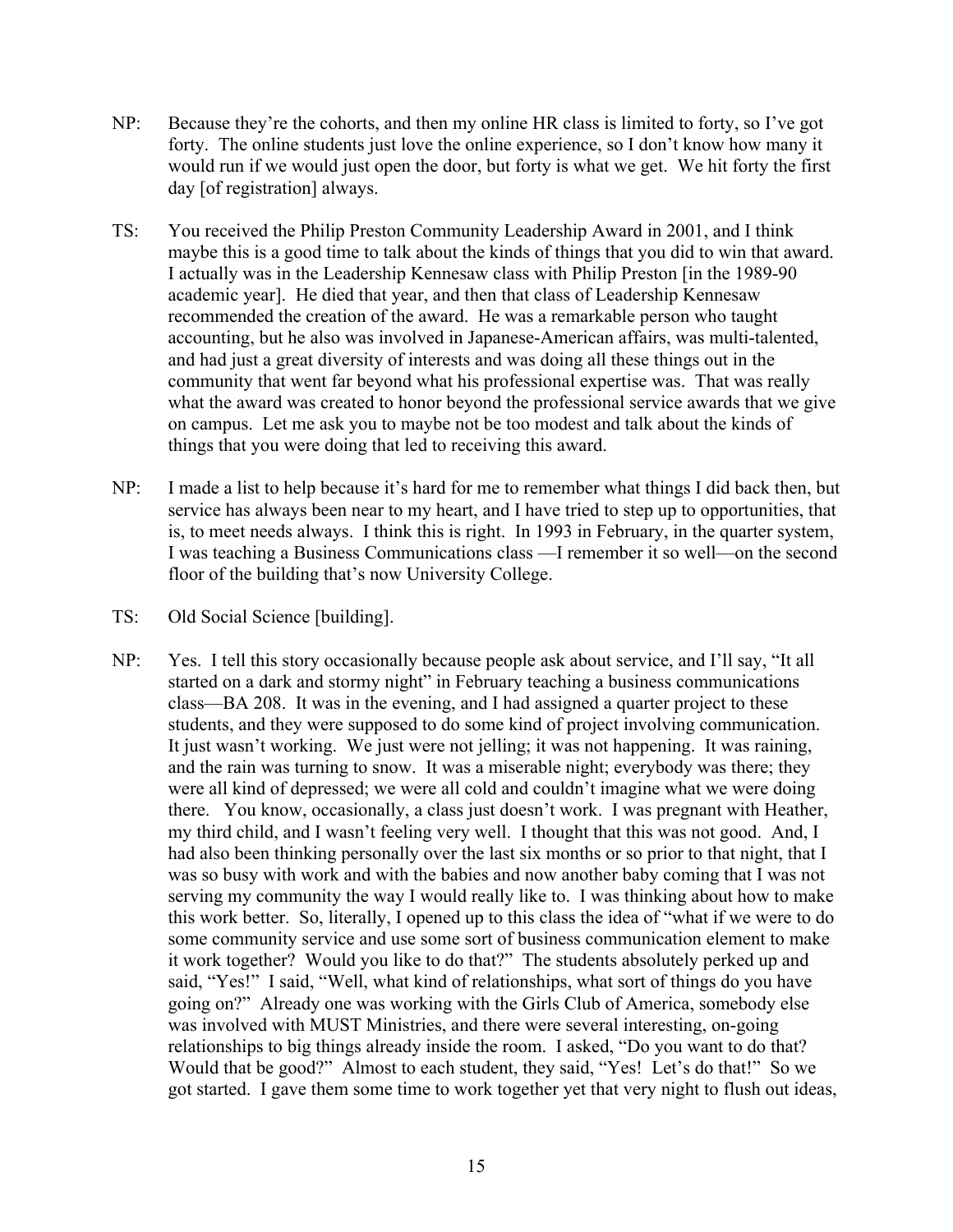and I remember going home that evening and thinking, "Whew! Almost dropped the ball with this class. But it looks like it's going to turn out." And it did. They were very excited. It was like turning the page, and we ended up having very satisfying projects. I kept touch with those students afterwards. In fact, at the end of that quarter, Nancy [S.] King was giving Fireside Awards, and I think I took some money from her and some money from the department and invited that whole class to my home for dinner.

- TS: Like \$25.00 they were giving, wasn't it?
- NP: Twenty-five dollars. I think I got Jack Grashof or whoever was our department chair at the time to match that money. I fed this class at my house one night. Those who were married could bring their spouse. It was fun. It was nice to honor them for the work that they had done. That's how it got started. The idea of service learning had been going on around the country, but not much here yet.
- TS: I'll bet that Betty Siegel loved it though.
- NP: She jumped on it and absolutely loved it. We eventually worked together, and put together the Alliance for Community Engagements. I sort of championed that for a year and tried to harness what community engagement was going on around campus and how we could encourage and facilitate and support people into it and give them the resources that they'd need to step out into this new area. I did that for awhile. Dr. Siegel was very supportive. So that class and the energy that I got from other faculty doing it—we worked really hard trying to define what service learning was and how we were going to measure meaningful service, measure learning. We worked with that, and I had a number of classes do various things, and they would go in a lot of different directions. For awhile I had a very close relationship going with Belmont Hills Elementary School, which is a very underprivileged school in Smyrna—did a lot of work down there with them in various classes. We did Spring Flings and Fall Festivals. It was always remarkable, Tom. I could take forty or fifty students and introduce the idea and get them started and let it percolate. Then without exception a few would rise to the occasion and bring the resources. It would be relatives, someone they knew, boyfriends/girlfriends, or they themselves would have resources. I had one who was a black belt who did a karate exhibition; one who was involved with a military guy and they brought a Hummer to Belmont Hills. We put on a spring fling and a fall festival for several years, and we'd raise a little money. We'd raise five or six hundred dollars and give it to the school. At the time the Kennesaw State University soccer time was brand new and those soccer team members would come down and play soccer and mess around and sign autographs for these kids down there. The year that they were the national champions [2003], those girls came down the Belmont Hills and scooped ice cream for these little children. These children, of course, I don't think realized how important these athletes were—these were national athletes—and they came down and scooped ice cream. I was so grateful. Frank Pitt [Assistant Coach, Women's Soccer] was very supportive. He brought the girls down and he was just wonderful.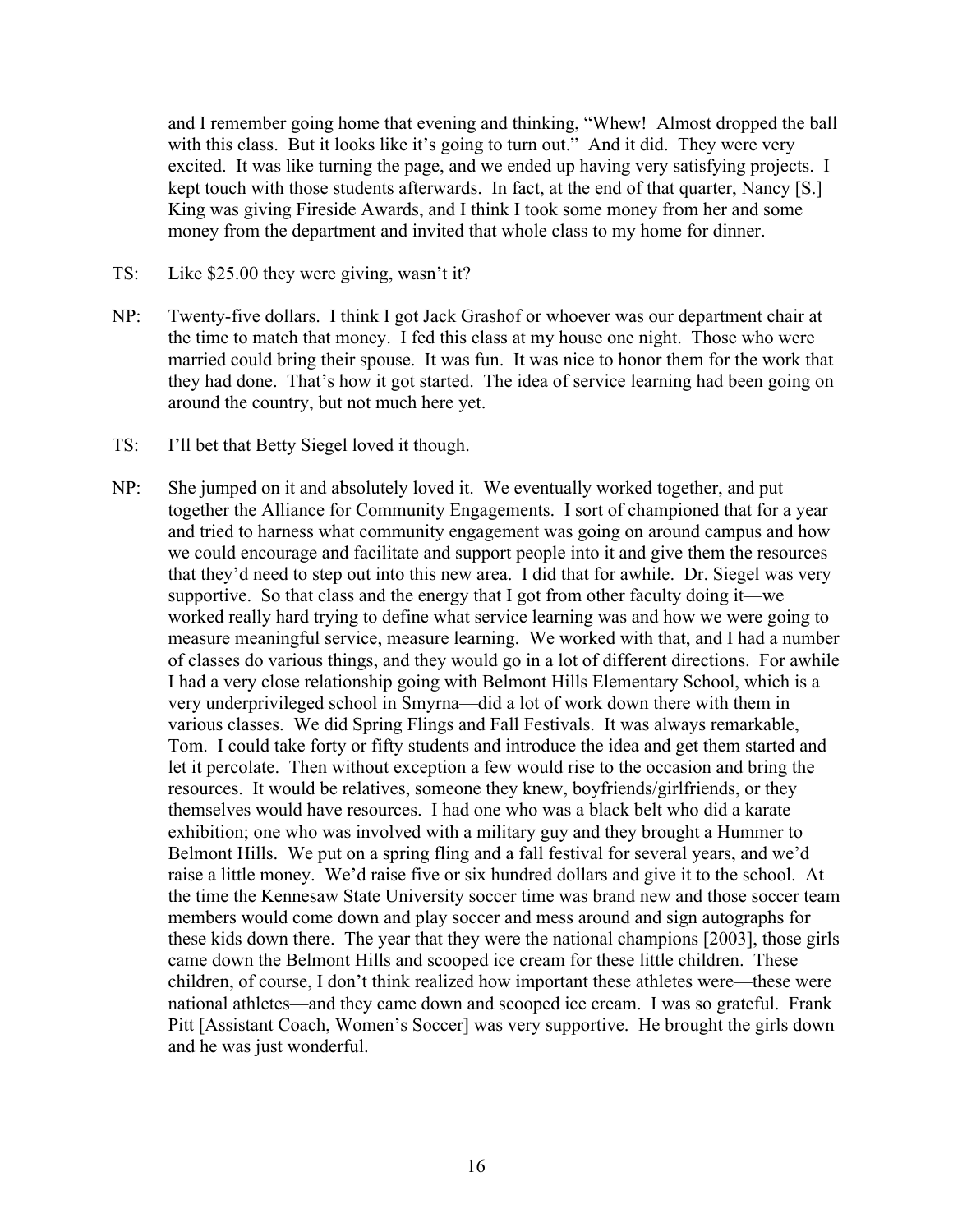So, anyway, we did a whole array of service learning projects through the 1990s. Then in 1997 I was involved with a religious ministry that took medical supplies to Bosnia. The war in Bosnia had ended. I was involved with some people who had taken supplies into the war zone; I never entered the war zone, however. But by '97 the war was over but the suffering was not. There were a lot of people who needed things; there were a lot of orphans; it was just terrible. I was teaching in the summer, I guess, once or twice a week, but my department chair said that I could take a week off and go to Bosnia. So I did. I was gathering up supplies in anticipation of the trip, but I just wasn't getting very far, and here I had thirty or forty students. So I thought they should help me! It was a Management 3100 course. I said, "I need your help, let's get this done together." One student was dating a dental hygienist and got all kinds of dental things. Another's mom was a nurse at a children's hospital at Northside and got all kinds of things. Then everybody who had children called their pediatricians, and they called their cardiologists, and we just all gathered things together. My living room and dining room looked like a medical supply facility. When I finally actually went, I think we had 700 pounds of medical supplies. My girlfriend and I went. I have to tell you, it didn't occur to me that Delta might not accept the boxes—you know, you're only supposed to take two suitcases that can only weigh forty or fifty pounds. In my enthusiasm it didn't occur to me. Then as I was gathering supplies and working with this group who was going, nobody ever raised that issue. They did mention, though, that we would fly into Croatia and we had to go across the Bosnian border. They did raise the issue that there might be problems at the border getting things across, and they would sometimes have to give a case of Bourbon or a carton of cigarettes to get medical supplies into the former war zone. But that was outside of my area. I just had to get it there, and they would handle all those details. We got to the airport very, very early, and we were boxing all these things up. I bought Publix out of all of their duct tape, all of their strapping tape. I had no idea how much stuff it was going to be. When I got to the airport, we were very, very, very early, and we were at the Delta gate, and we were taking all this stuff in the wheelie carts, and the guy said, "What is all this? What are you doing?" I was just so stunned that it hadn't occurred to me that I needed to get a story together. So I just told him what I was doing—I was a professor, and I had all these students, and they had done all this stuff, and I literally had an inventory of hundreds and hundreds of catheters and hundreds and hundreds of pumps for diabetes.

- TS: Probably a good thing it was pre-9/11.
- NP: Oh, yes. By the grace of God, the Delta man said, "Okay." He didn't ask to look inside the boxes, I didn't have to open anything, I just showed it to him, and that was it. The boxes were there on the other end. We found them at Frankfurt. We had to help move them to another airline, but by that time they were moving, and we were in. So that was '97, and that was kind of a big deal. Then in '98 it was the year of honoring service. Tim Mescon asked me to be the chair of the College of Business effort for that. Each of the colleges had various efforts, and we did what we called Meals for Many. I hooked up with the SIFE organization, the Students in Free Enterprise. I was a Sam Walton fellow, and we got those students . . .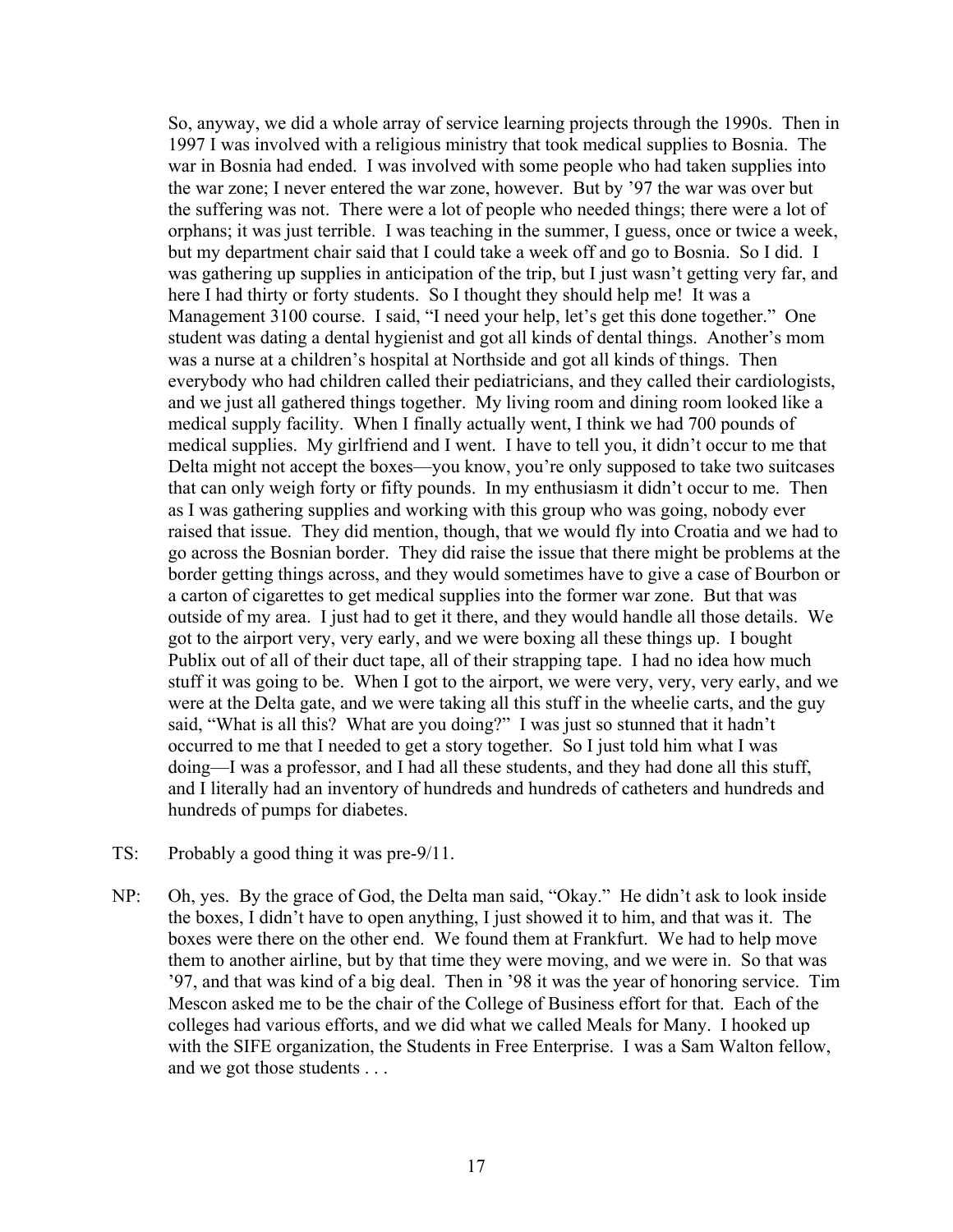- TS: Was that Gary [B.] Roberts [Professor of Management and faculty advisor to SIFE]?
- NP: Yes, Gary Roberts and I got that together, with the SIFE students. The College of Business's effort was called Meals for Many. Because we were Sam Walton fellows— Gary and I both were—we got Wal-Mart to give us a tractor-trailer, just the trailer, and that's where we stored the food. We could keep it locked. Then we brought cases and cases and cases of food. Now there were several errors in that project. One was that when we brought the high-profile tractor-trailer, we had them back it up against a set of bushes. Because the bushes were there, we had to lift the cases of food in, and we couldn't get a forklift into the back of the truck. So every single case had to be hand loaded. That wasn't the ideal way to load it. So we had to have a Saturday workday and we had to get the SIFE people to off-load it in order to reload it, so that the weight was distributed properly and all that stuff. Real strategic error! Another error was I wanted to park the trailer on the grass, and they said by the time you get it filled, if you pull off of the curb, you'll crush the curb. I thought, "Oh, my gosh, I can't crush the curb; they'll fire me if I crush the curb!" We also considered trying to store all of this food in the atrium of the Burruss Building. Literally, one day Gary and I were looking at the floor, and we were calculating how much we thought we could get and how we were going to do this. We were calculating the weight of all of these cases, and we thought there was a risk that we would crack the floor. So it was amazing, the little things. It was an enormous project, and it was a lot of fun, but it was also not without a few breathless moments. Anyway, we saw fit not to bring that food into the College of Business or into the Burruss Building. We got it into the truck. Wal-Mart was very generous. We put it up there. We ended up gathering nineteen tons of food. We cut the project off a week early because we had the truck filled, and by now I was starting to fill up pick up trucks belonging to everybody I knew. That was as far as we could go, and finally we said, "No more." At the time, the late Hosea Williams was in charge of the Atlanta Feed the Hungry. He and his daughter and I did a lot of work together getting this altogether. We had a police escort, and it was a big deal, when we went down to deliver all of this food. It was an exhausting process! Another problem was the time change. We did this in October and delivered in November before Thanksgiving. The project worked very well in October because we were still on summer time, daylight savings time, but when it turned dark early, when regular time kicked in—
- TS: It gets dark at six o'clock.
- NP: Yes, and see, we were gathering food from all the night students, too. Half of the students of this university were at night. So, we were literally (I know it sounds crazy; we probably should not put this on the tape, but it's true), we were carrying flashlights in our teeth, carrying cases of food back into this trailer because we didn't have any light. My children were little at the time. At that time in '98, my youngest was two, and the oldest was nine, and I got the nine year old and the seven year old to bring friends, and then they would hold the flashlights. We would just work! They would also help me move things. We put up a wall of honor with names of every individual that contributed, and there were just hundreds and hundreds of names.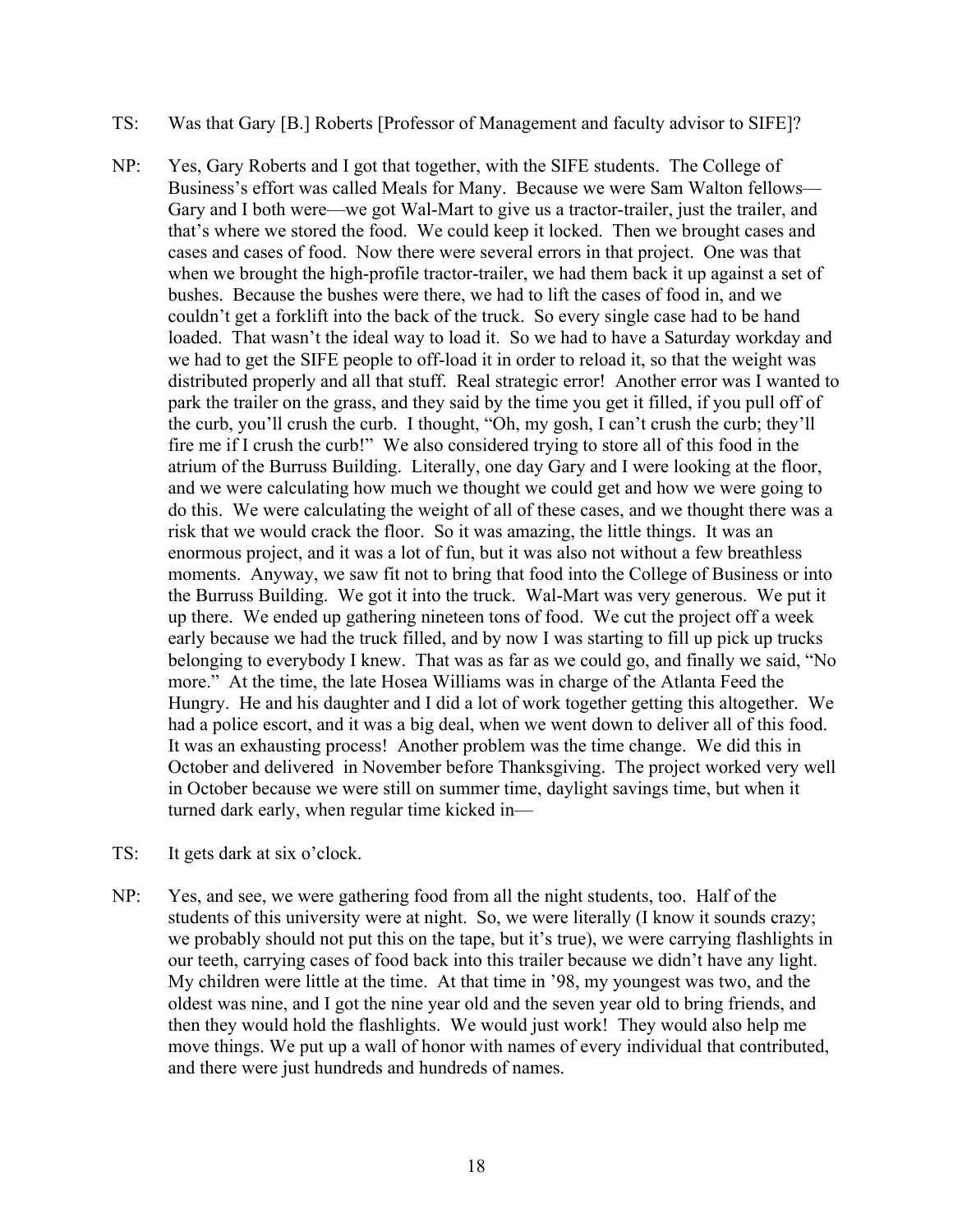#### TS: That's great.

NP: It was a good thing; it was just good. It was a good thing to do, but I was glad that it was over. And that year I won the T. P. Hall Service Award for the College of Business. That was in '98. Then in '99 I wrote an article in CETL's *Reaching through Teaching* called "Teaching through Reaching" about community service and engagement and how the university was stepping up to that. I continued to teach classes and use service learning. Then I was doing a lot of work in my children's schools; my kids were going to St. Joseph's Catholic School [Marietta, Georgia], and I was elected to the school board and then elected chairman of the school board for two years. That was a huge amount of work. I was involved with our subdivision, and then our archdiocese put on a Marian Conference, and I was a co-chair of the Marian conference and eventually was named Woman of the Year for our parish.

#### TS: Which parish?

- NP: St. Catherine of Siena [Kennesaw, Georgia] at the time. Now we go to St. Michael's [Roswell, Georgia] because our second daughter is very involved in Life Teen there. It's a national teen program run through the Catholic Church, but it's really for any teen. She's involved in that, and they have a very active chapter at St. Michael's, so that's where we are now. But, anyway, in 2000 I was the parish woman of the year and very involved in the children's schools. So 2001 came and I was nominated for the Phil Preston Award. I applied and never, ever, ever dreamed I would get it because there are many people here who are very involved and certainly at a much higher level. I've always been a worker bee and leader—taking on certain management responsibilities, but just was a worker. I was nominated for the award and did not expect to get it and was really truly flabbergasted to get it, but was very honored. It's funny because now these years later—that was a great honor at the time, but here we are in 2007 and I continue to be honored by it because of the virtue that you invited me here today.
- TS: You were telling me earlier that you so much didn't expect to get it that you didn't even go the day of the awards ceremony.
- NP: No, that's kind of embarrassing, but no I didn't expect it.
- TS: But you were doing service, I understand.
- NP: Yes, I had something to do down at St. Joseph's School, and I was not teaching that particular morning, when they had the awards ceremony, and they didn't let me know that I had won. I kind of expected that if I had won my husband would have been invited, and I happened to know for sure that he was at home doing something. So I figured it wasn't me. So I went on and did my St. Joseph School work. When I got back to campus my phone had messages, and they were messages of congratulations. Then I was really kind of embarrassed because I hadn't shown up. Then I had to send a letter of apology to Dr. Siegel for not showing up. But I just didn't expect it, and I was busy doing other things.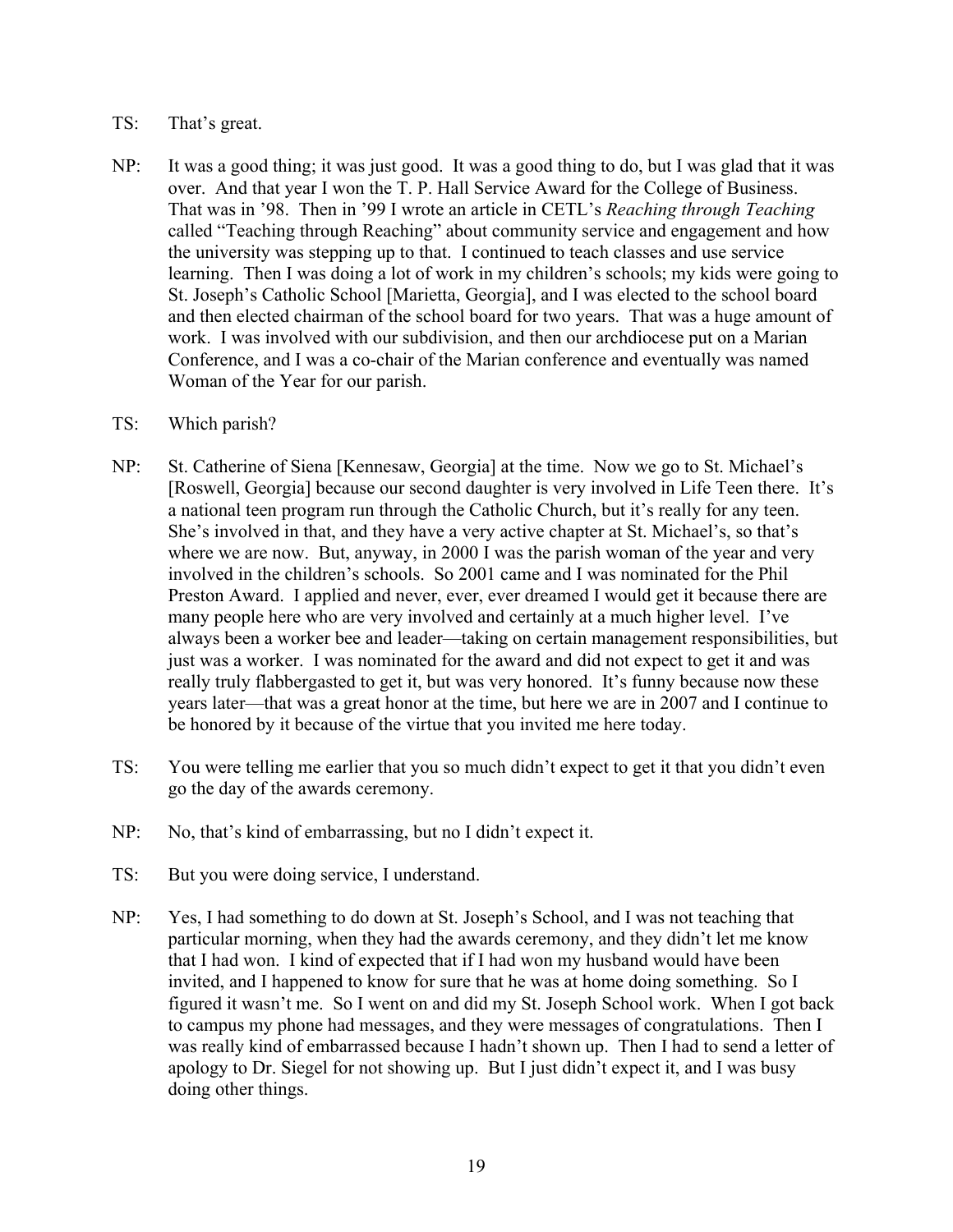- TS: Now, in 2001 were we still giving the awards in the spring or had we gone to the Opening of School ceremony by that time?
- NP: It was in the spring. It was a beautiful day. I remember the day, but I didn't know.
- ST; I think that's great. Do you use service learning in all your classes?
- NP: Not as much as I used to, no. I used to do it very heavily, but I would also be frustrated because you just have to pray for grace every time. Sometimes it works, and sometimes it doesn't. When it worked, it worked very, very well; when it didn't work, it didn't work at all.
- TS: It depended on the students that you had?
- NP: The students and the community partner that we were working with. I had been very involved with Belmont Hills. The principal there was a personal friend of mine. She and I had children the same age, so we have been acquainted for many, many years. When Cobb County relocated her to another school, my connection to Belmont Hills was interrupted, and I lost my connection. I don't do it as much today as I did. My co-op and internship students are not doing community service, but they are certainly in the community where they are working. My freshmen are required to do some hours of community service, but they're so early in the program that they're jut finding their way. Actually, what I'm doing now is trying to pass this on to my own children. I'm trying to get my own children now to step up to community service.
- TS: Now, I guess they're eleven to eighteen?
- NP: Yes. One will soon be twelve, one will soon be fourteen, one is sixteen and one will soon be nineteen. And with mixed success—I think they all have a certain amount of service in their heart, but they're all involved in a lot of athletics and social things and theater, and they're all employed in one direction or another. Even my little guy has a very active and prosperous pet sitting business in our neighborhood. He keeps dogs and cats and feeds them and takes in the mail for people who are out of town or even if they have to work late. So he gets the combination to get into the house and takes the mail in and walks Fido and feeds him and plays with him. He really likes that because his mean old mother won't let him have a dog because I have enough mouths to feed. So he plays with every other dog in the neighborhood, and he gets paid modestly for it, but it's certainly less expensive for the homeowner than it would be if the dog was boarded and much better for the animal, less traumatic, and so everybody wins. Two of our kids are very involved in community theater.
- TS: Where do they go to high school?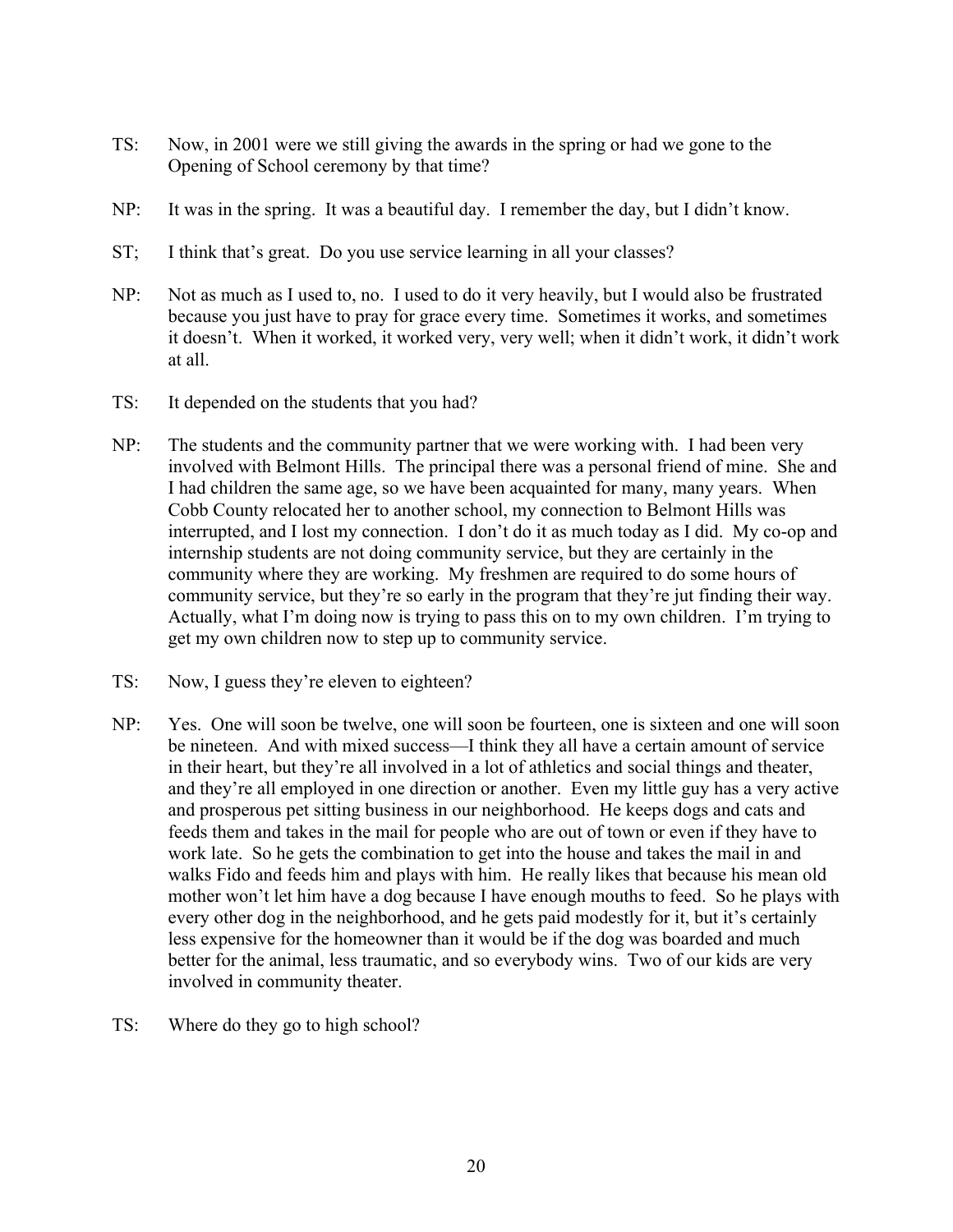- NP: Well, my oldest one, Cassie, is a freshman here at Kennesaw. The next one, Sarah, is a junior at Kell High School, and then the third, Heather, is an eighth grader at St. Joseph, and the last, Thomas, is a sixth grader at St. Joseph.
- TS: So the last grade at St. Joseph's is the eighth grade, and you didn't want to send them to Pi High [St. Pius X Catholic High School, Atlanta] or anything?
- NP: My oldest one went to Blessed Trinity [Catholic High School, Roswell, Georgia] for a year and a half, but she was a very successful varsity swimmer, a sprinter in the free style.
- TS: So she wanted to be in the public schools?
- NP: Well, yes, and she was swimming on the year-round team here at Kennesaw on campus when we still had the pool. So her athletic friends were here right in this area. She swam with the Blessed Trinity team, but those kids—their homes would be twenty miles away, so it was hard to keep the sort of social calendar that she wanted. And when our phone was ringing it was ringing from kids who were right here that she was swimming with. They would invite her to go hang out. So she really wanted to come and be in high school with those kids. The next one, Sarah, was very pleased with Kell. She saw how much fun Cassie was having, so she stepped into Kell and has been very, very involved in their drama program and is liking it. So I expect the next one, Heather, will likely do that as well, and is likely also to be in drama, but she's excelling in volleyball, so she'll probably be a volleyball player over there. Then the little guy, Thomas, likes to play basketball and baseball, so we'll see what happens.
- TS: How do you grade students in service learning?
- NP: That's one of the tricks. It's not easy. Generally, it's a project that's a portion of the total grade. The grade is based upon what the final report is. So the final report has to be written. There's got to be a team, and probably there's going to be five to seven individuals. I want to watch them create their original idea and work together. They normally have meetings and they usually have to give me an agenda in advance of the meeting and then a report of the meeting afterwards, so I can follow what's going on. Then they actually do their activity. I'll have some representative from the partnering institution, whoever it might be, report to me that they did show up, they were polite, the work was accomplished or not.
- TS: Do you have a checklist or anything?
- NP: Yes, I do, but I would modify that checklist based upon what the project would be. Then they would have to do an oral presentation to the class. They would also have to videotape the practice of the oral presentation in order to make sure that they practiced. So there would be a number of elements. They'd get some points based upon their original formulation of ideas, their various meetings, the oral presentation, the written presentation, and the community partner's assessment, and pull it all together. The truth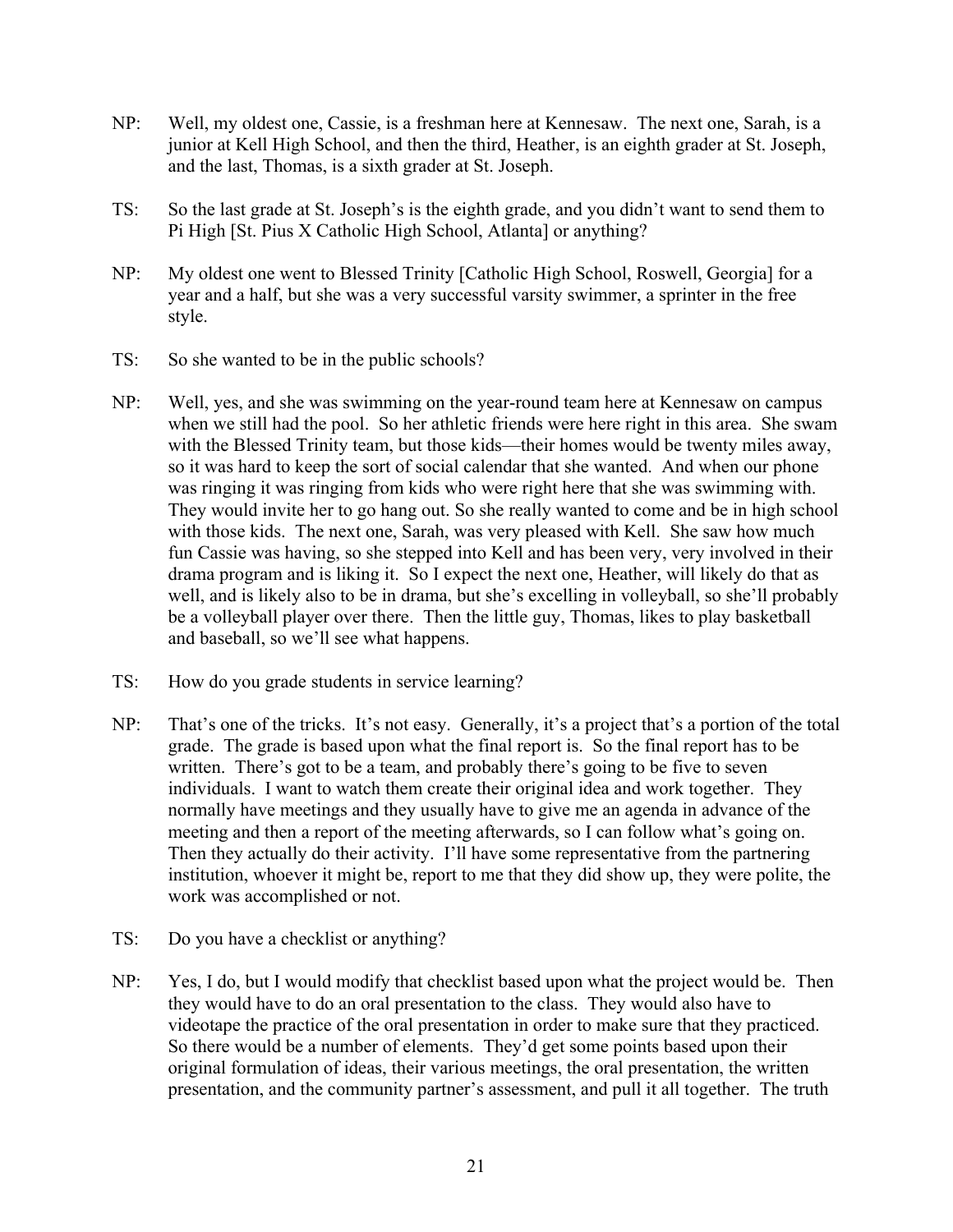is, Tom, for those that worked very, very well, it was obviously a solid A. They would come back, and they would have raised a lot of money for something or they would have gathered a lot of books to put into a library. What we find is in poor communities libraries are very difficult to build, and they're very, very difficult to hold. Kids will check out the book, and then they will be relocated from one apartment to the next overnight, and the books are lost in-between or the books go with the kid, and they never see the kid again. So if the students can show me real results, that is what I want.

And at the end, too, they would also have to give me a reflection paper. Sometimes the reflection papers would be very telling. Sometimes they would be very superficial, and I'd know that enough work didn't happen here. You can draw a horse to water but you can't make him drink. On the other hand, there would sometimes be such heartfelt, genuine insights that would make me know that regardless of how many books or how many dollars, the message was learned. I had a guy tell me one time about when he was delivering food. They gathered up a bunch of food for Thanksgiving, and they were working with a local church. They were actually then delivering the food baskets, and he was delivering in his Corvette, I think. He was shocked by how rough the road was, and his Corvette was bottoming out in the ruts of the road. He also was surprised by how difficult it was to find some of these homes because they were just up little dirt paths. Then he said that he realized how difficult it would be for a fire truck to find this place; it's not marked. Then he suddenly realized they didn't have fire protection; they're poor. So while I'm not sure that the lessons he learned he necessarily took with him for a very long time, at least they were there.

- TS: At least the thought has entered his head.
- NP: Yes. And then I had a student who wrote a wonderful—and I'm reminded of this because I reviewed some of my old reports in anticipation of today—I had a student who created an orientation for Spanish-speaking parents, and this was before we were embracing the needs of Spanish-speaking parents as well as we do today. He created an orientation for a school, a video orientation, in Spanish, and he talked in his reflection report about when he had come to the United States and how he had been the interpreter for his parents to get into school and to explain to his mom why she needed to sign this or that, and he understood the sort of chagrin—I don't want to use the word shame—but the anxiety of not understanding—what it brought to the hearts of these mothers and also the unreasonable responsibility that was shouldered by these children to interpret. That was very fresh in his mind. So when he was creating this he was reminiscent of the times when he was [first in the United States]. I could hearken back to those times when my own grandfather and grandmother didn't speak English. I'm sure that it was difficult while they learned English. Eventually they sent my mother to school—my mother was an only child—nevertheless my mother learned to speak English in school, and I'm sure she would have offered a lot of the interpretation. So it's just good. I'm also just taken as we sit here too about how much has changed even since this award. I came here almost twenty years ago. KSU is a different place. Atlanta is a different place. In terms of service and the needs we're in a very different place. We're very technologically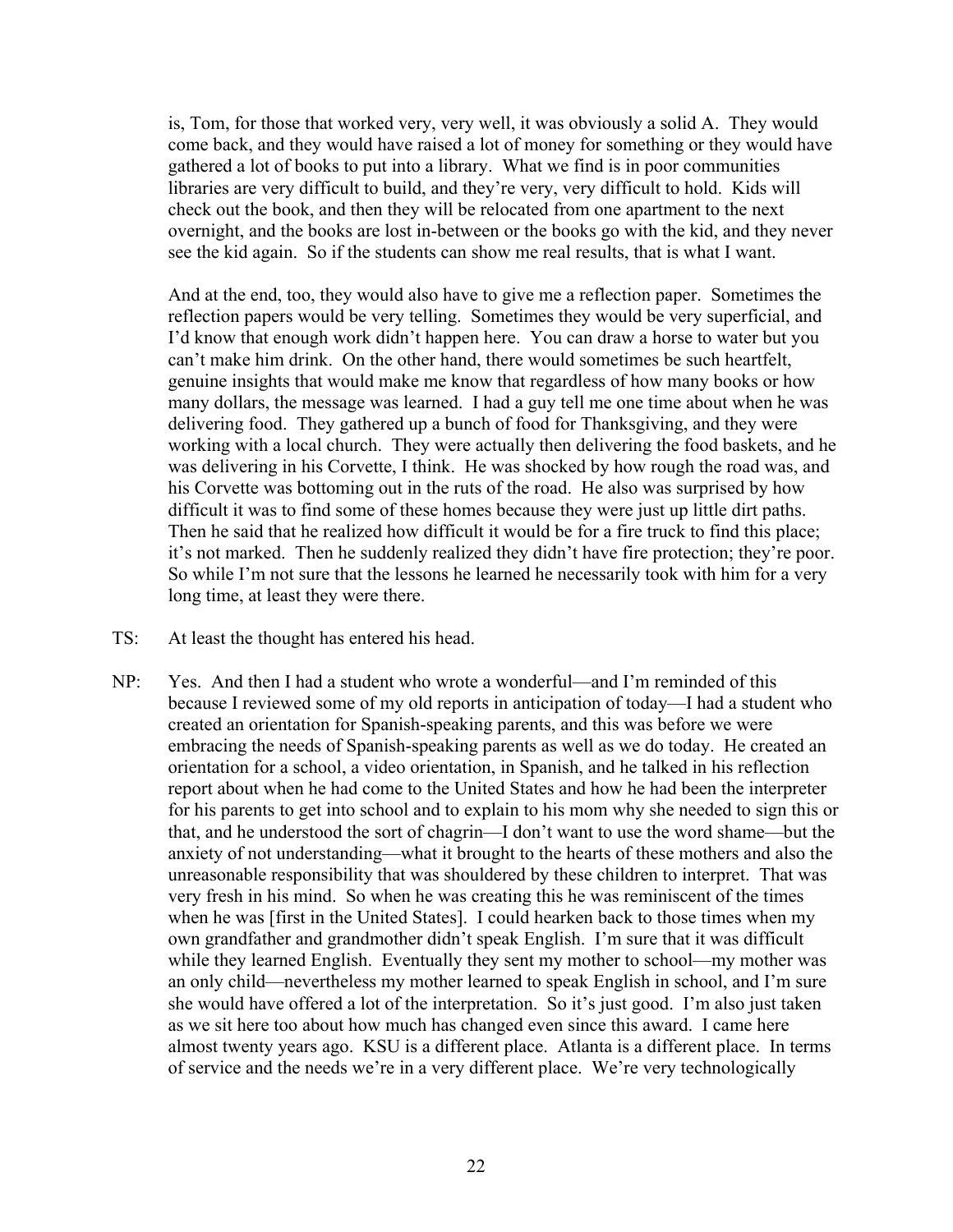driven now. It's been five or six years since I won this award, and the nature of service today is actually a little bit different than it was then.

- TS: How do you see it different?
- NP: Well, just as an example, now the community is stepping up to the needs of immigrant parents. That student of mine who wrote that report was ahead of that curve. Now the county, I guess, is providing substantial support; probably not enough, but more than they were at that time.
- TS: The county is becoming so much more diverse than it was. I think we're down to 60 percent or less of non-Hispanic white in Cobb County now.
- NP: Is that right?
- TS: Yes—23 percent African-American, 11 percent Hispanic, 4 percent Asian, and 5 percent other. So it's a very rapidly changing county, some parts more rapidly than others, but still the county is changing.
- NP: Yes it is.
- TS: Is the Alliance for Community Engagement still in existence?
- NP: No, no, that worked for awhile, and then there was an Office of Service Learning headed by Dick [Richard A.] Grover for awhile. I'm not too sure how that unfolded, but I don't believe we have a formal program any more. Service learning was not universally embraced. There was a lot of skepticism, questioning the rigor of it.
- TS: It sounds like it was pretty rigorous what you were doing.
- NP: Well, it was rigorous enough, and I've never been ashamed of it. But there was certainly some question . . .
- TS: Of the academic content—intellectual content?
- NP: Yes. Of course, we would have to fill that in with the class work.
- TS: For people going out into the business world to have exercised the ingenuity that they did on these projects, I would think to have that on a resume would be wonderful.
- NP: Right; I absolutely agree. We also recognized that individuals who are educated have a special responsibility, a civic responsibility, that they're, in my opinion, morally obliged to step up to, assuming that there's no other kind of extenuating circumstance. And actually the whole university really is encouraging our students to civic responsibility. Sylvia Inman [Assistant Director of Volunteer KSU] and the whole Volunteer KSU office were just starting back in the 1990s and have done so very well since then. So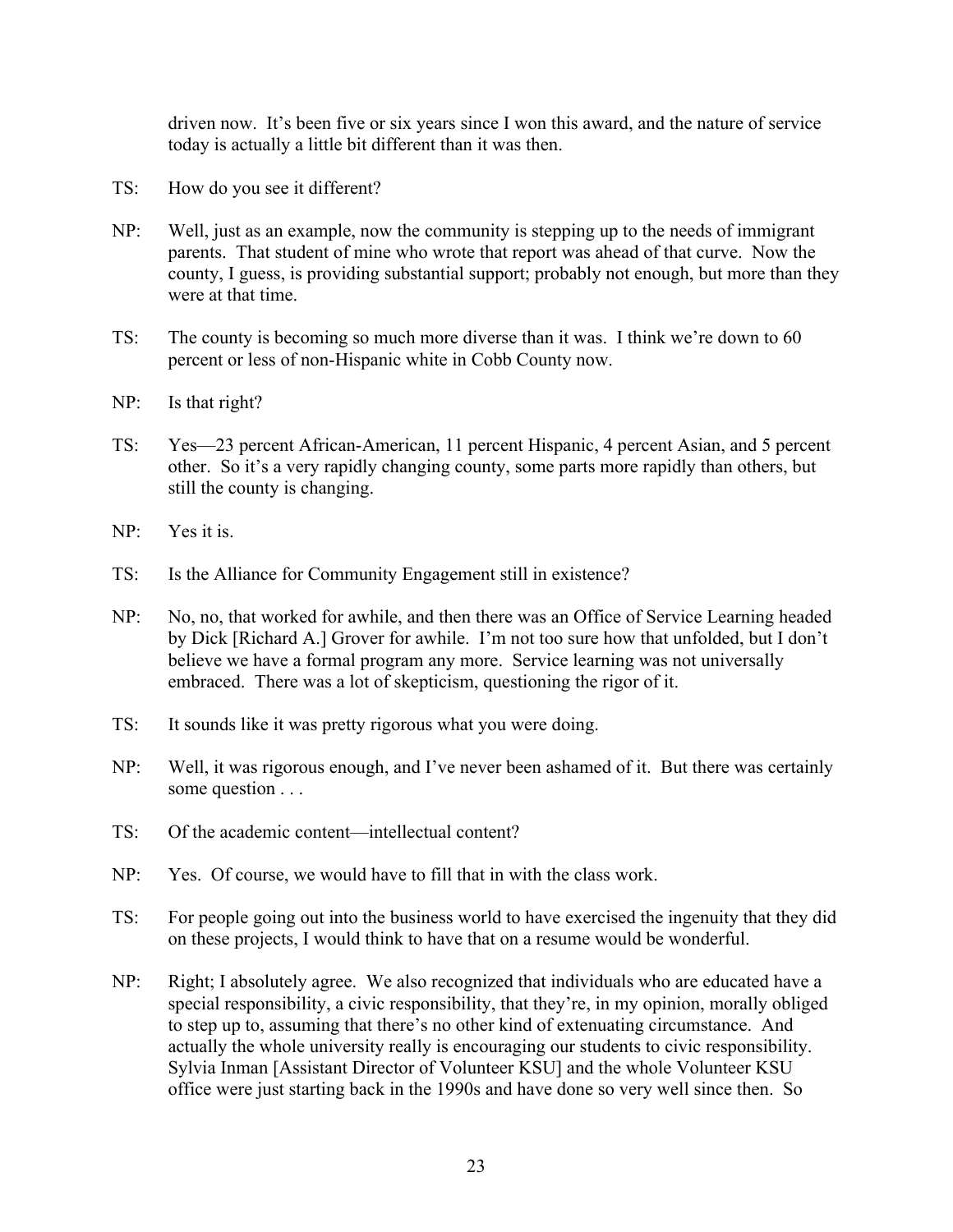that's the direction of that volunteer arm. Then certainly there are the areas like social work and nursing and a lot of other areas that are very deliberately directed toward the community. In the College of Business we certainly recognize that, and we teach classes in ethics and in leadership, and I think often those individuals are directed toward civic involvement.

- TS: Debbie [Deborah M.] Roebuck [Executive Director of Siegel Institute] came out of the business school to run the Siegel Institute for Leadership, Ethics and Character.
- NP: Yes, and an excellent example there.
- TS: Dan Papp has, I guess, challenged us to be the premier learning-centered institution in the country. It sounds to me that that's what you're doing. I just wondered how you would define learning-centered as far as what you're doing? Or is it learning centered, what you're doing?
- NP: I guess, you know, I don't know what the definition of learning-centered is.
- TS: What that means? Well, I think the idea is that instead of somebody standing in front of a classroom and telling the class what they need to know it's where students kind of figure it out for themselves.
- NP: The discovery of it.
- TS: Yes.
- NP: Oh, well, yes, absolutely. We know that people will take in something that they discover on their own much more readily and then retain it much more completely than if they're simply told it.
- TS: Something we've asked everybody is about intellectual life on campus and maybe how it's changed; how students have changed; how faculty have changed; how the institution has changed during your time here. Are we a different place than when you came as an institution? Have we changed for the better or the worse? How do you see us nowadays?
- NP: I'd say we've changed for the better in a lot of ways. When I came we only had about 10,000 students and the average age, at least in the College of Business, was about twenty-seven. I taught a lot of evening classes. Over the years our average age has gone down a little bit, partially because of the learning communities and the on-campus housing and also partially because of the change of the profile of the university. More and more people are recognizing that this is an excellent institution and one that would be a destination. I think earlier a lot of students came here because they were already employed, and they were transferred to the Atlanta growing and bustling economy, and they wanted to pick up a few classes, so they came here. Rather than saying I'm deliberately going to Kennesaw. But, remember, when I came this was a college, Kennesaw State College, and now it's a university, and we've won the acclaim of various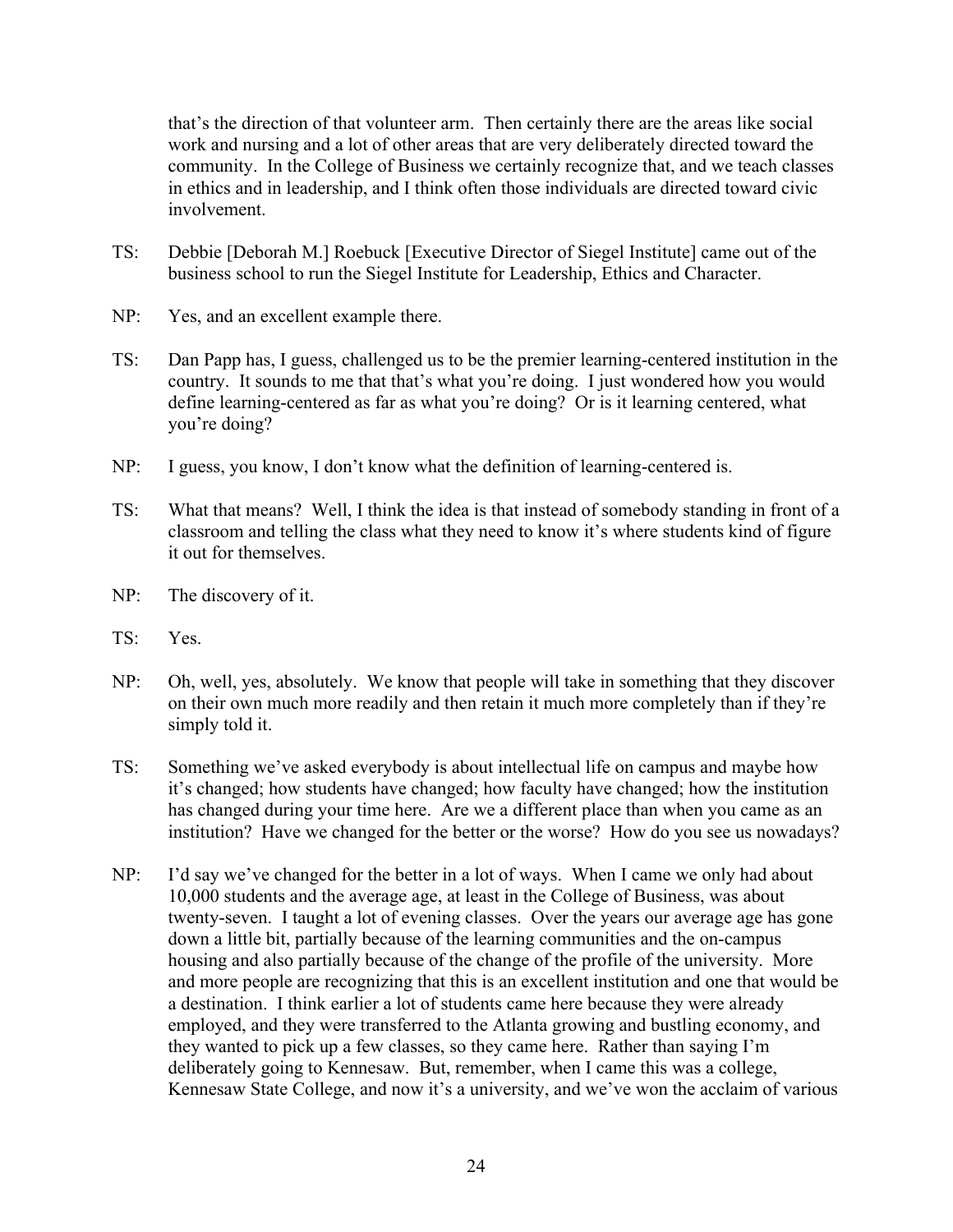national distinctions—the best of this, that, and the other. So our students are younger. People are recognizing that this is a university of choice. And we're maybe a little more risk-taking than we were. I say that because I think of things like the virtual classrooms that we're running on-line. I'm teaching an on-line class right now, and I've been teaching on-line for a while. That's just really stepping out into the future and changing the way we do things. I like the fact that many of our students, because they live on campus, are building a community on campus. You see people walking seven days a week, and they're playing Frisbee on the green. There's that exercise area, and baseball and other activities on campus. So I really like that; that feels a lot like a traditional university. We really are stretching in new ways. We're offering early morning classes and late night classes and innovative scheduling. So I would say we're certainly better in a lot of ways. I don't think we faculty are as connected among ourselves as we were at that time, and that's because of technology. Instead of having to walk down the hall and talk to somebody, I just send you an e-mail. As a result I'll be in the office maybe six hours and not actually speak nose to nose with anybody. I might not even come to the office. I might do the same thing, but from my kitchen table. Because I'm extroverted I'm sort of saddened by that. I would like to talk to people more, but that's the way things have changed.

- TS: I think that's been a general sentiment out of these interviews that particularly outside our departments we don't relate across campus the way we used to so much.
- NP: Although in fairness I've got a meeting here in a few minutes with learning community professors doing some research. There are seven of us who won a national grant to study learning in learning communities. We're working on designing assignments that will be inter-disciplinary and that will evoke inter-disciplinary reactions from students. That has been so much fun because they're all people from seven different areas of the campus. All of us are interested in freshmen, so we get together, and we always have some sort of snacks. So we eat and we talk and we laugh and tell stories, and it's so much fun.
- TS: Well, thank you very much for this interview.
- NP: Thank you very much for letting me be with you.
- TS: All right.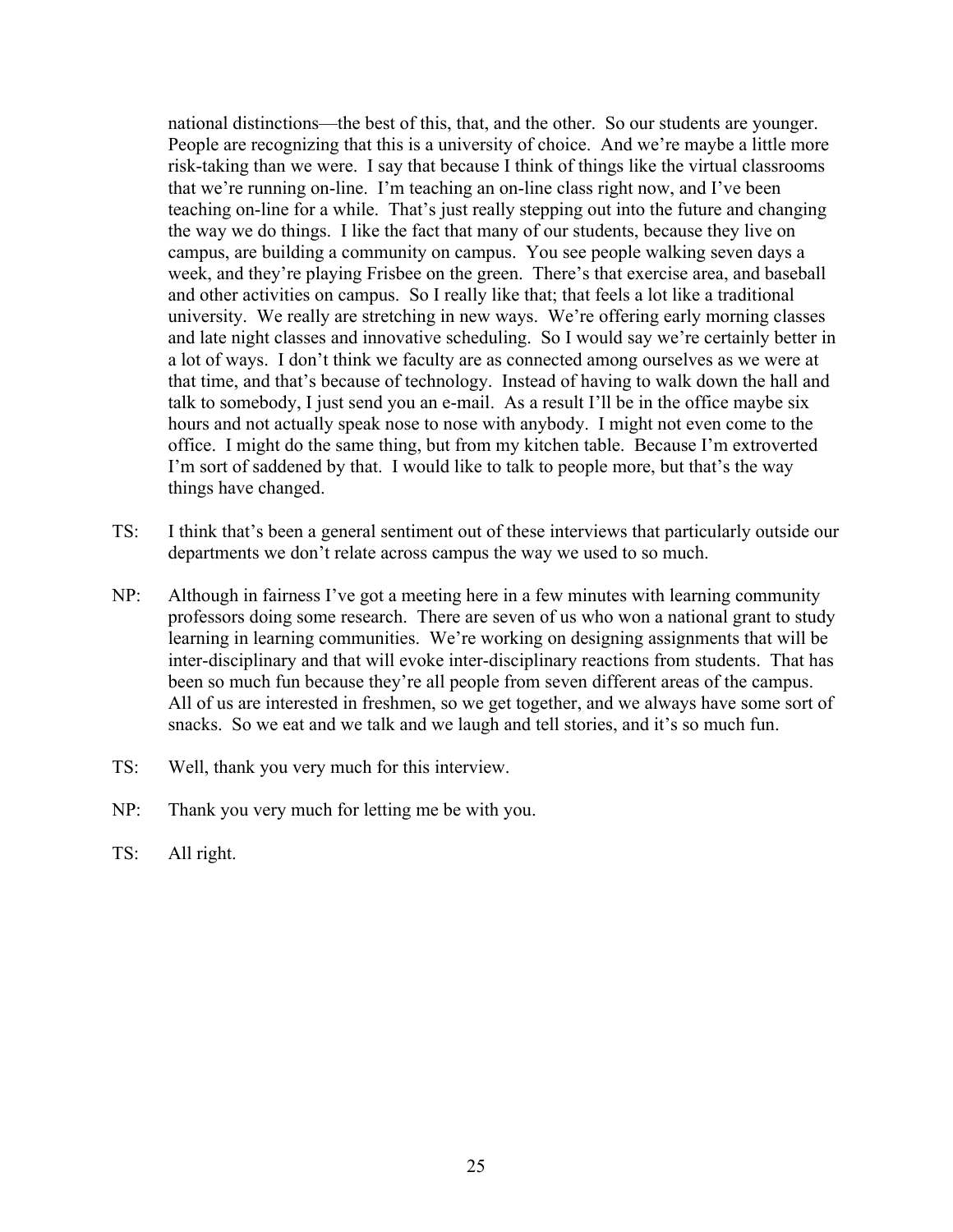#### INDEX

Belmont Hills Elementary School, Smyrna, Georgia, 16, 20 Blessed Trinity Catholic High School, Roswell, Georgia, 21

Clarion, Iowa, 1 Clarion (Iowa) High School, 1, 4-5 Cobb County, Georgia, changes in, 23 Corpus Christi State University, 6 Curley, Michael D., 7, 11

Del Mar College, Corpus Christi, Texas, 6

Ellis Island, 2 Exxon, 6

Franza, Richard M. (Rick), 12

Grashof, John F. (Jack), 11, 16 Greenwell, Gregory A., 11 Grover, Richard A. (Dick), 23

Hosea Feed the Hungry, Atlanta, 18

Inman, Sylvia, 23

Kalamazoo, Michigan, 4 Kell High School, Marietta, Georgia, 21 Kennesaw State University Coles College of Business Management Department, creation of, 7 Teaching track, 10, 14 Support faculty, 10, 12 Advisement, 11, 12 Students in Free Enterprise, 17-18 T. P. Hall Service Award, 19 Learning communities, 13, 24-25 Service learning, 16-24 Alliance for Community Engagements, 16, 23 Soccer team, 16 Year of Honoring Service, 17 Volunteer KSU, 23 Intellectual climate, 24-25 Students, 24-25 King, Nancy S., 16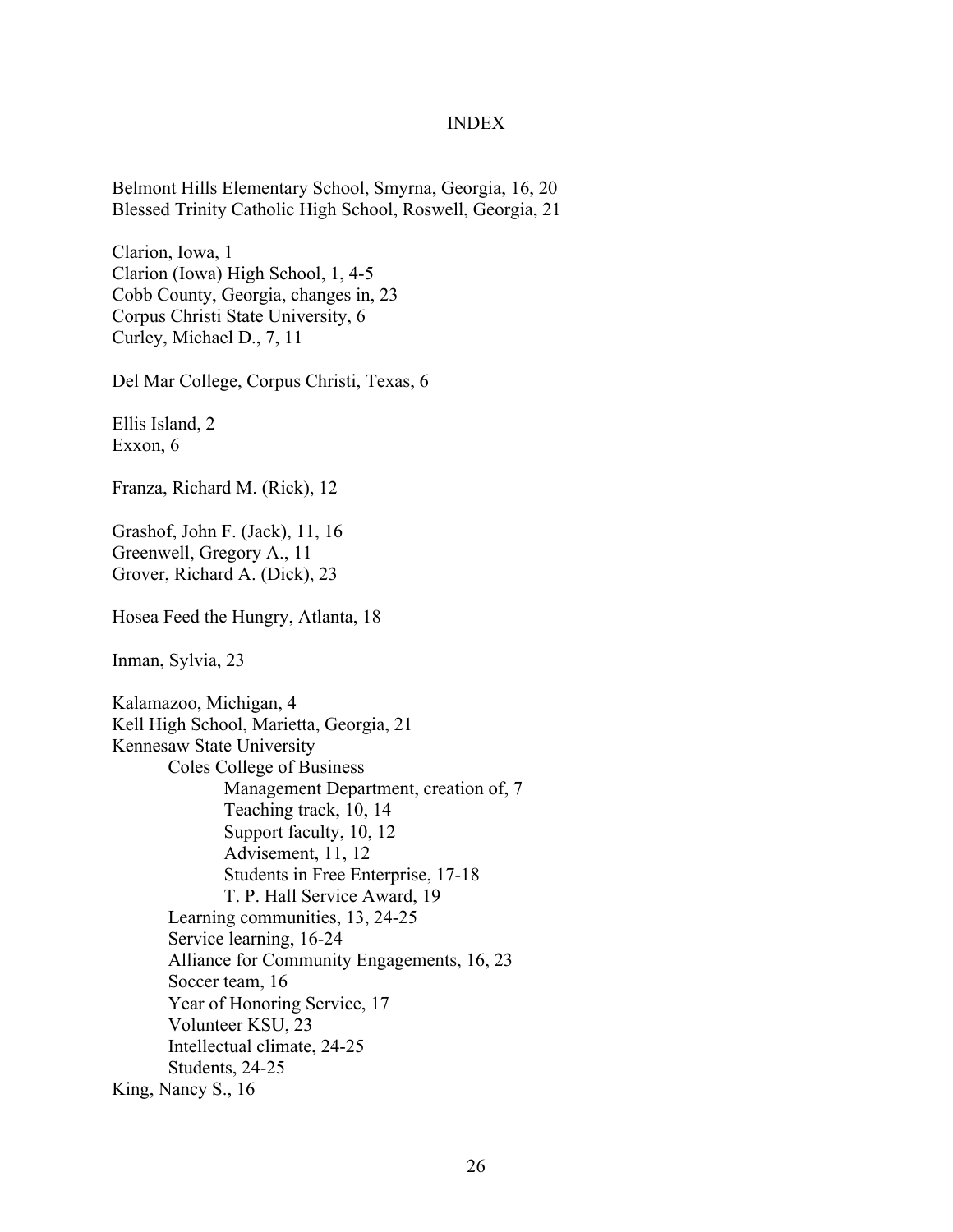King Ranch, Kingsville, Texas, 8 Kingsville, Texas, 6, 8 Lasher, Harry J., 10-11 Law Engineering, 9 Life Teen program, 19 Mescon, Timothy S., 10, 17 Naval Air Station at Corpus Christi, 7 Papp, Daniel S., 14 Pitt, Frank, 16 Prochaska, Cassandra Marie (Cassie) (daughter), 8, 21 Prochaska, Heather (daughter), 9-10, 15, 21 Prochaska, Kevin (husband), 1, 3-4, 6, 8-9 Prochaska, Nancy A. Farm life, 1 High school and community college, 1, 4-5 Jet (Joint Enrollment) program, 1, 4 Exchange student to Denmark, 1, 5 Undergraduate education at University of Northern Iowa, 1, 3-4, 7-8 Marriage, 1, 3 Graduate school, 1, 3-6, 8 Grandparents, 2 Mentors, 3, 5 Manager for Zayre's, 4 Start of teaching career, 5-6 Director of Admissions at Corpus Christi State University, 6-7 Start of teaching career at Kennesaw State, 7 Birth of first child, 7-8 Children, 8-10, 15, 18, 20-21 Tenure-track position at Kennesaw State, 9 Coordinator for support faculty, 10, 12 Advisement responsibility, 11 Teaching in learning communities, 13-15 Teaching online courses, 13, 15, 25 Work with interns and co-ops, 13-14, 20 Recipient of Preston award, 14-20 Humanitarian trip to Bosnia, 17 Recipient of T. P. Hall Service Award, 19 Involvement in Meals for Many, 17-19 Chairman of St. Joseph's School Board, 19 Co-Chair of Marian Conference and parish Woman of the Year, 19 Grading service learning, 21-22 Grant to study learning communities, 25